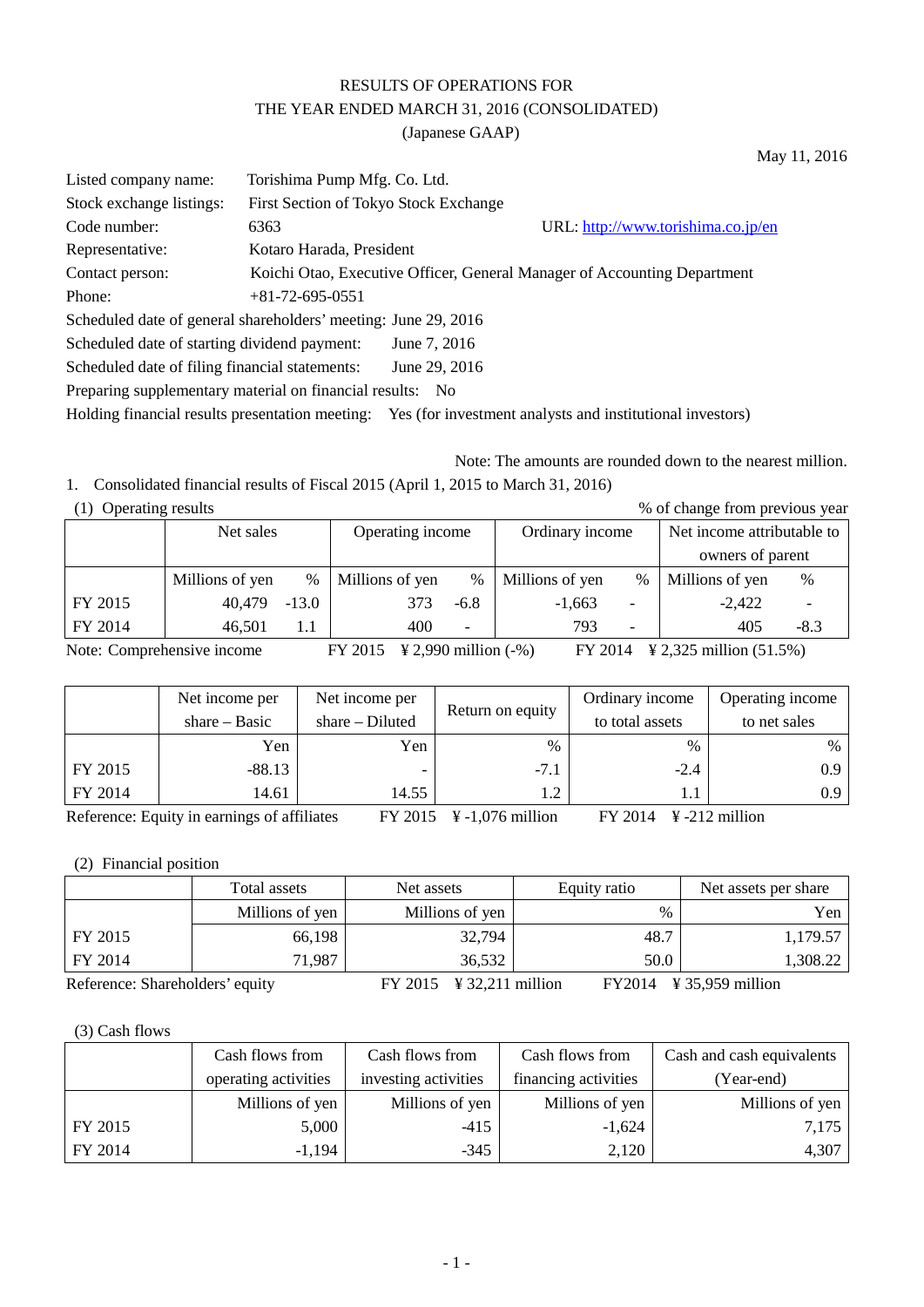#### 2. Dividends

|            |                          |      |                          | Dividends per share |        | Dividends total | Dividend       | Dividends to   |
|------------|--------------------------|------|--------------------------|---------------------|--------|-----------------|----------------|----------------|
|            | 1Q                       | 2Q   | 3Q                       |                     |        | (Annual)        | payout ratio   | net assets     |
|            | End                      | End  | End                      | Year-end            | Annual |                 | (Consolidated) | (Consolidated) |
|            | Yen                      | Yen  | Yen                      | Yen                 | Yen    | Millions of Yen | $\%$           | %              |
| FY 2014    | $\overline{\phantom{0}}$ | 9.00 | $\overline{\phantom{0}}$ | 9.00                | 18.00  | 500             | 123.20         | 1.4            |
| FY 2015    | $\overline{\phantom{a}}$ | 9.00 | $\overline{\phantom{a}}$ | 9.00                | 18.00  | 495             |                | 1.4            |
| FY 2016    |                          |      |                          | 9.00                |        |                 | 32.8           |                |
| (Forecast) | $\overline{\phantom{0}}$ | 9.00 | $\overline{\phantom{a}}$ |                     | 18.00  |                 |                |                |

3. Forecast for the Fiscal 2016 (April 1, 2016 to March 31, 2017) % of change from same period last year

|            | Net sales   |         | Operating income |       | Ordinary income |               | Net income attributable |                          | Net income |
|------------|-------------|---------|------------------|-------|-----------------|---------------|-------------------------|--------------------------|------------|
|            |             |         |                  |       |                 |               | to owners of parent     |                          | per share  |
|            | Millions of | $\%$    | Millions of      | $\%$  | Millions of     | $\frac{0}{0}$ | Millions of             | %                        | Yen        |
|            | ven         |         | yen              |       | yen             |               | yen                     |                          |            |
| First half | 16,000      | $-10.0$ | $-500$           |       | $-700$          | -             | $-500$                  | $\overline{\phantom{0}}$ | $-18.30$   |
| Annual     | 45,000      | 11.2    | 2,000            | 435.9 | 1,700           |               | 1,500                   | $\overline{\phantom{0}}$ | 54.92      |

4. Others

(1) Changes in significant subsidiaries during this fiscal year: No

New: - Excluded: -

(For further details, please refer to page 6, "2. Corporate group information".)

(2) Changes in accounting policies applied, procedures and disclosures for presenting consolidated financial statements

- ① Changes of accounting policies applied due to revisions of accounting standards: Yes
- ② Changes of accounting policies other than the above: No
- ③ Changes in accounting estimates: No
- ④ Retrospective restatement: No
- (3) Number of shares outstanding (Common stock)
	- ① Number of shares outstanding at period end (including treasury stock) (FY 2015) 29,889,079 (FY 2014) 29,889,079
	- ② Number of treasury stocks at period end (FY 2015) 2,581,068 (FY 2014) 2,401,805
	- ③ Weighed-average number of shares outstanding over the period (FY 2015) 27,479,485 (FY 2014) 27,738,197

Reference: Unconsolidated financial results of Fiscal 2015 (April 1, 2015 to March 31, 2016)

|  | (1) Operating results |  |
|--|-----------------------|--|
|  |                       |  |

% of change from previous year

|         | Net sales       |         | Operating income |      | Ordinary income |      | Net income      |       |
|---------|-----------------|---------|------------------|------|-----------------|------|-----------------|-------|
|         | Millions of yen | $\%$    | Millions of yen  | $\%$ | Millions of yen | $\%$ | Millions of yen | $\%$  |
| FY 2015 | 31.329          | $-14.6$ | -1.077           |      | $-1.385$        |      | $-2.882$        |       |
| FY 2014 | 36.672          | 2 J     | $-923$           |      | 755             |      | 608             | 205.4 |

|                 | Net income per share - Basic | Net income per share - Diluted |
|-----------------|------------------------------|--------------------------------|
|                 | Yen                          | Yen                            |
| $\vert$ FY 2015 | $-104.90$                    |                                |
| I FY 2014       | 21.93                        |                                |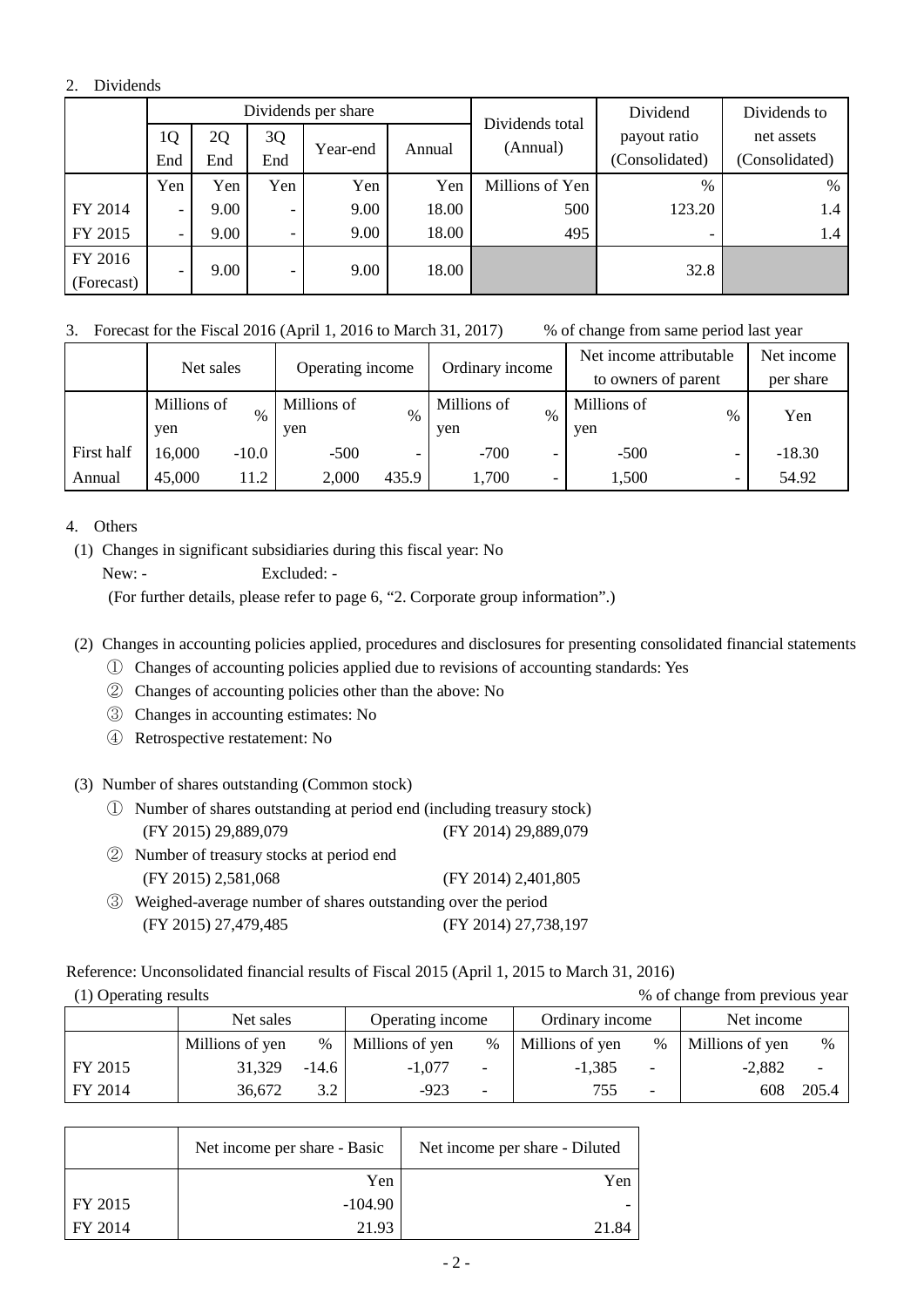(2) Financial position

|                                 | Total assets    | Net assets                         | Equity ratio                                        | Net assets per share |
|---------------------------------|-----------------|------------------------------------|-----------------------------------------------------|----------------------|
|                                 | Millions of yen | Millions of yen                    | $\%$                                                | Yen                  |
| FY 2015                         | 57,057          | 27,375                             | 47.8                                                | 998.80               |
| FY 2014                         | 63,074          | 31,039                             | 49.0                                                | 1,125.24             |
| Reference: Shareholders' equity |                 | $FY 2015 \frac{4}{27,275}$ million | $FY 2014 \text{ } \text{¥ } 30,929 \text{ million}$ |                      |

\* Information regarding the implementation of audit procedures

These financial results are not subject to audit procedures under the Financial Instruments and Exchange Act. The consolidated financial statements are in the process of audit procedures at the time of disclosure of these financial results.

\* Explanations for adequate utilization of the forecast, and other note

Forecast shown above is prepared based on information available as of the issuing date of this report and assumptions that we consider as reasonable, and therefore the actual results may differ from these forecasted figures due to various unknown factors.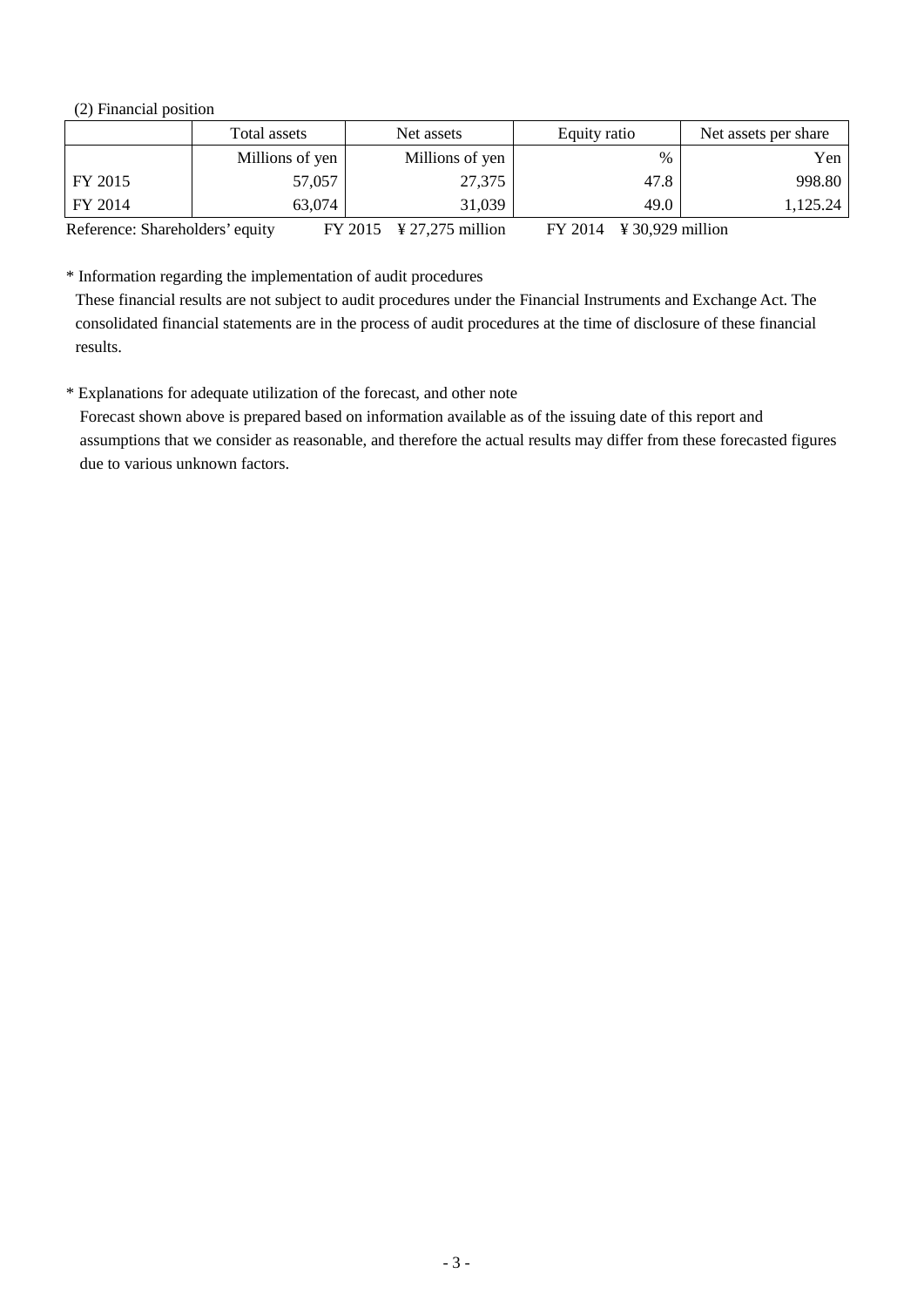#### Contents

| 1. | Operations results                |  |
|----|-----------------------------------|--|
|    |                                   |  |
|    |                                   |  |
|    |                                   |  |
| 2. |                                   |  |
| 3. | Consolidated financial statements |  |
|    |                                   |  |
|    |                                   |  |
|    |                                   |  |
|    |                                   |  |
|    | (4)                               |  |
|    |                                   |  |
| 4. | Individual financial statements   |  |
|    |                                   |  |
|    |                                   |  |
|    |                                   |  |
| 5. | Additional information            |  |
|    |                                   |  |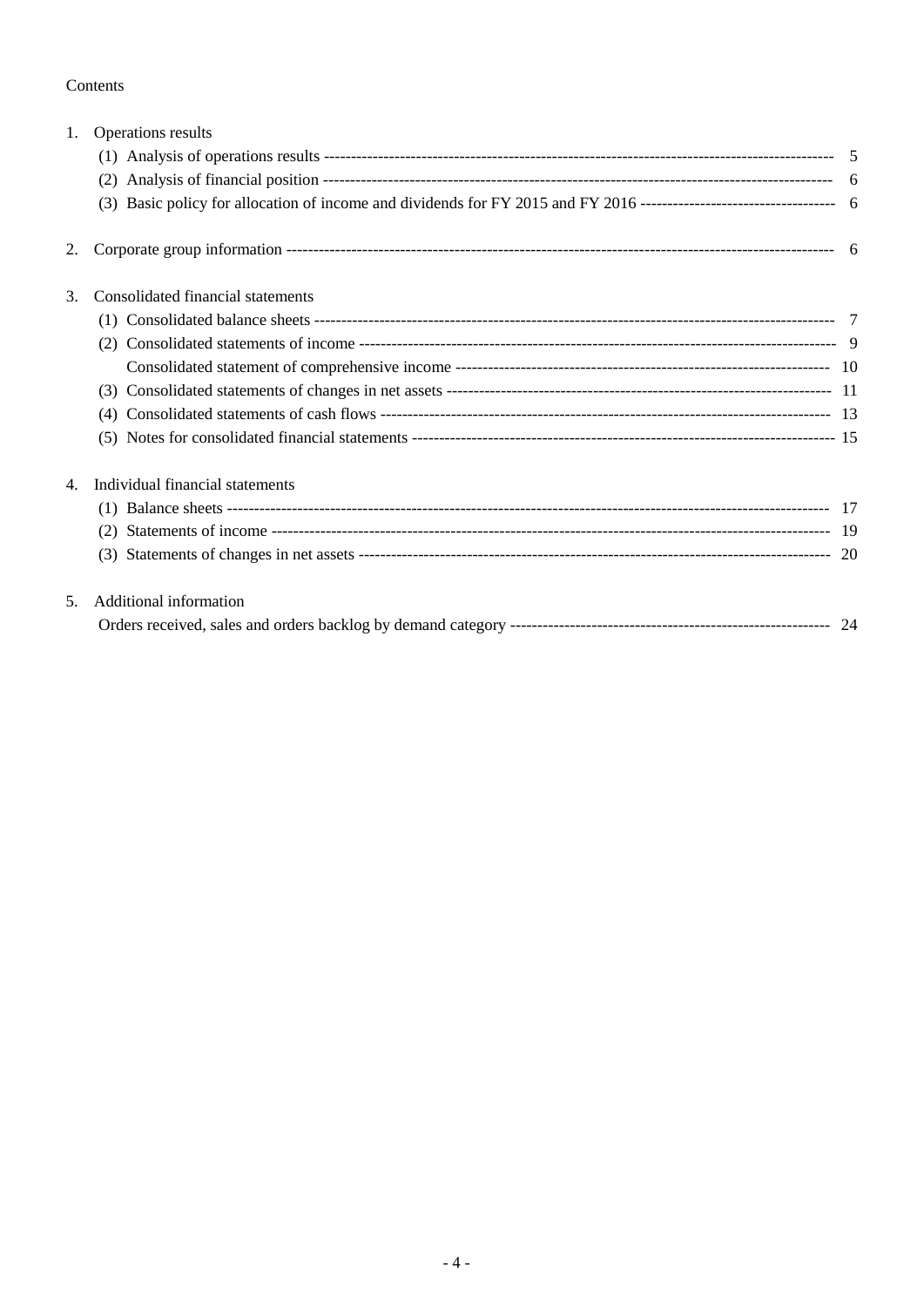#### 1. Operations results

#### (1) Analysis of operations results

- Orders received, sales and orders backlog by demand category

| FY2015<br>(Millions of yen) |                 |        |        |           |                |        |  |  |  |  |
|-----------------------------|-----------------|--------|--------|-----------|----------------|--------|--|--|--|--|
|                             | Orders received |        |        | Net sales | Orders backlog |        |  |  |  |  |
| Domestic public             | 16,013          | 31.2%  | 9,980  | 24.7%     | 12,707         | 25.7%  |  |  |  |  |
| Domestic private            | 8,396           | 16.4%  | 7,078  | 17.5%     | 5,598          | 11.3%  |  |  |  |  |
| Overseas                    | 26,895          | 52.4%  | 23,419 | 57.8%     | 31,101         | 63.0%  |  |  |  |  |
| Total                       | 51,304          | 100.0% | 40,479 | 100.0%    | 49,407         | 100.0% |  |  |  |  |

FY2014 (Millions of yen)

|                  | Orders received |        |        | Net sales | Orders backlog |        |
|------------------|-----------------|--------|--------|-----------|----------------|--------|
| Domestic public  | 12,001          | 28.0%  | 12,957 | 27.9%     | 6,675          | 17.3%  |
| Domestic private | 6,943           | 16.2%  | 6,146  | 13.2%     | 4,281          | 11.1%  |
| Overseas         | 23,933          | 55.8%  | 27,397 | 58.9%     | 27,625         | 71.6%  |
| Total            | 42,878          | 100.0% | 46,501 | 100.0%    | 38,582         | 100.0% |

Operating income on a consolidated basis in FY2015 amounted to ¥373 million (operating income in the previous fiscal year amounted to ¥400 million) as gross profit margin improved although orders received decreased.

Ordinary loss amounted to ¥1,663 million (ordinary income in the previous fiscal year amounted to ¥793 million) influenced by a foreign exchange loss of ¥1,395 million as non-operating expenses, an investment loss of ¥1,076 by an affiliate under the equity method, and other factors despite a gain on redemption of investment securities of ¥300 million posted as non-operating income.

Net loss attributable to owners of parent was ¥2,422 million (net income attributable to owners of parent in the previous fiscal year was ¥405 million) influenced by settlement relates costs of ¥337 million as an extraordinary loss, the reversal of deferred tax assets, and other factors despite the resignation payment trust return gain of ¥467 million as an extraordinary income.

### - Forecast for FY2016 and medium-term business plan

The status of our three-year medium-term business plan that the company began to implement in FY2014 is as follows. The company has proceeded to attain further expansion with a focus on business opportunities in the water and energy markets. At the same time, the company has implemented a thorough review of its business processes and worked to strengthen its business and financial positions. Due to the uncertain outlook for the global economy, the company amended the medium-term business plan for the final fiscal year as follows.

| Medium-term business plan from FY2014 to FY2016<br>(Millions of yen) |        |        |        |          |               |              |  |
|----------------------------------------------------------------------|--------|--------|--------|----------|---------------|--------------|--|
|                                                                      | FY2014 |        |        | FY2015   | FY2016        |              |  |
|                                                                      | Plan   | Result | Plan   | Result   | Original Plan | Amended Plan |  |
| Order received                                                       | 49,500 | 42,878 | 50,000 | 51,304   | 60,000        | 50,000       |  |
| Net sales                                                            | 46,000 | 46,501 | 43,000 | 40,479   | 50,000        | 45,000       |  |
| Operating income                                                     | 500    | 400    | 1,100  | 373      | 2,500         | 2,000        |  |
| Ordinary income                                                      | 700    | 793    | 1,400  | $-1,663$ | 2,700         | 1,700        |  |
| Net income attributable to<br>owners of parent                       | 500    | 405    | 1,000  | $-2,422$ | 1,900         | 1,500        |  |

Note: These forecasts do not reflect International Financial Reporting Standards (IFRS).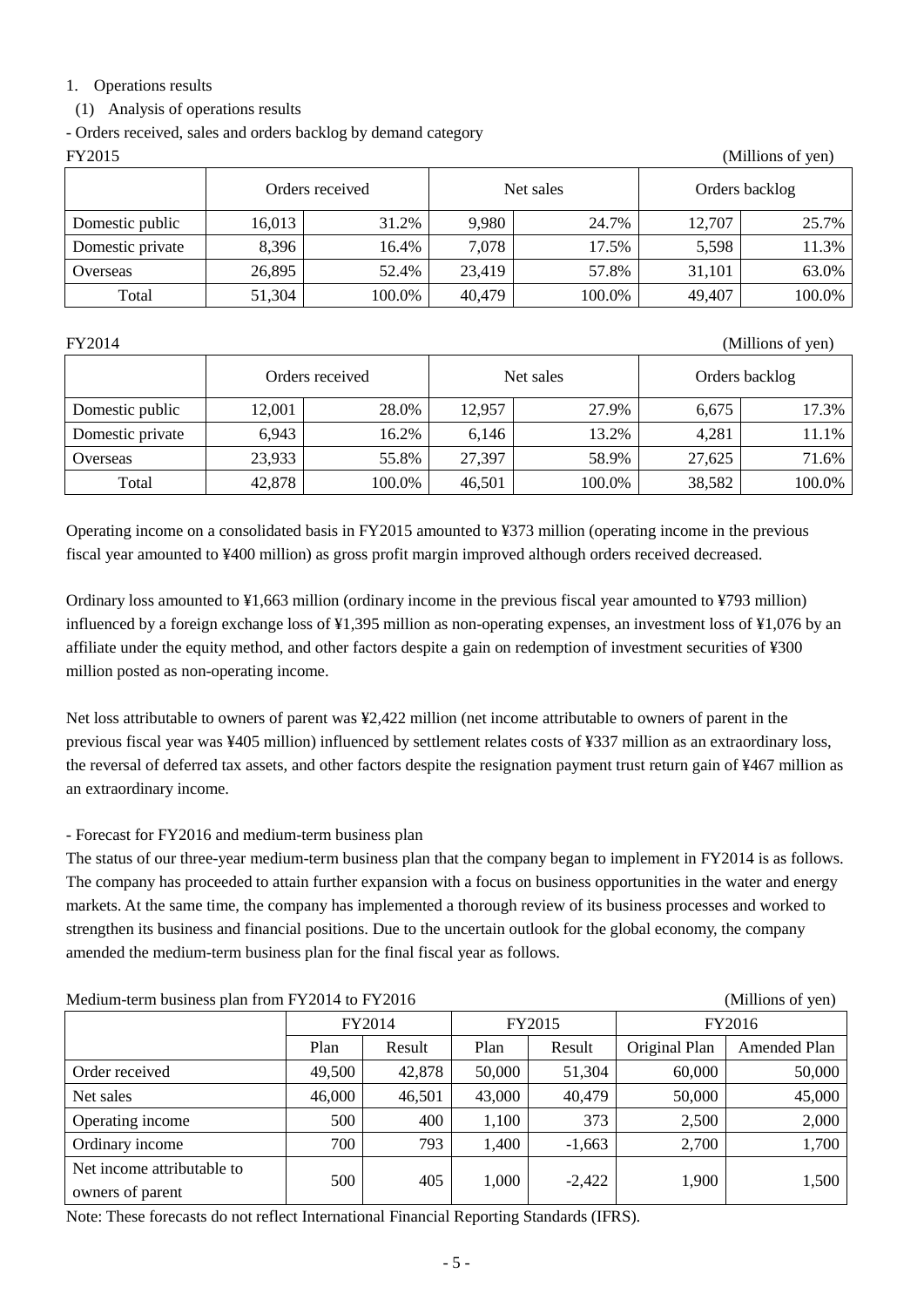## (2) Analysis of financial position

Recent trends in cash flow indicators

|                                  | FY2013                   | FY2014           | FY2015           |
|----------------------------------|--------------------------|------------------|------------------|
|                                  | (March 31, 2014)         | (March 31, 2015) | (March 31, 2016) |
| Equity ratio $(\%)$              | 49.9                     | 50.0             | 48.7             |
| Equity ratio at market value (%) | 52.5                     | 33.8             | 41.3             |
| Debut to cash flow ratio (year)  | $\overline{\phantom{0}}$ |                  | 3.3              |
| Interest coverage ratio (times)  | $\overline{\phantom{0}}$ |                  | 28.4             |

Note: Equity ratio: Shareholders' equity / Total assets

Equity ratio at market value: Stock market capitalization / Total assets

Debut to cash flow ratio: Interest-bearing debt / Operating cash flow

Interest coverage ratio: Operating cash flow / Interest expenses

- All indicators in the table above were computed with consolidated financial data.

- Stock market capitalization was computed on the basis of the number of outstanding shares without treasury stock.

- Operating cash flow is used for cash flow.

- Interest bearing debt indicates all debt paying interest among liabilities recorded in consolidated balance sheets.

(3) Basic policy for allocation of income and dividends for FY 2015 and FY 2016

The basic policy of the group is to pay stable dividends to shareholders. Taking account of the future needs to make investments for future growth, the group aims to maintain a dividend payout ratio of 30%.

Regarding retained earnings, the group aims to invest these funds effectively for financing new growth, including the development of technologies and products for responding to future advances in the sophistication of pumping as well as related equipment and software. The group also uses retained earnings for the maintenance of existing pumping stations and plants, for the development of more-efficient production facilities, and for expanding the scope of its business portfolio to environmental businesses that will help to conserve the global environment.

For FY 2015, the group paid a regular interim dividend of ¥9 per share. In paying its fiscal year-end dividend, the group emphasizes providing a return to shareholders and is planning to pay a dividend of ¥9 per share. Thus, the dividend for the full fiscal year, including interim and fiscal year-end dividends, will be ¥18 per share. For FY2016, the group is planning to also pay a dividend for the full year of ¥18 per share.

2. Corporate group information

Hizen Wind Power Generation Co., Ltd. was included in the scope of equity method on a consolidated basis in FY2015 due to the additional acquisition of its shares.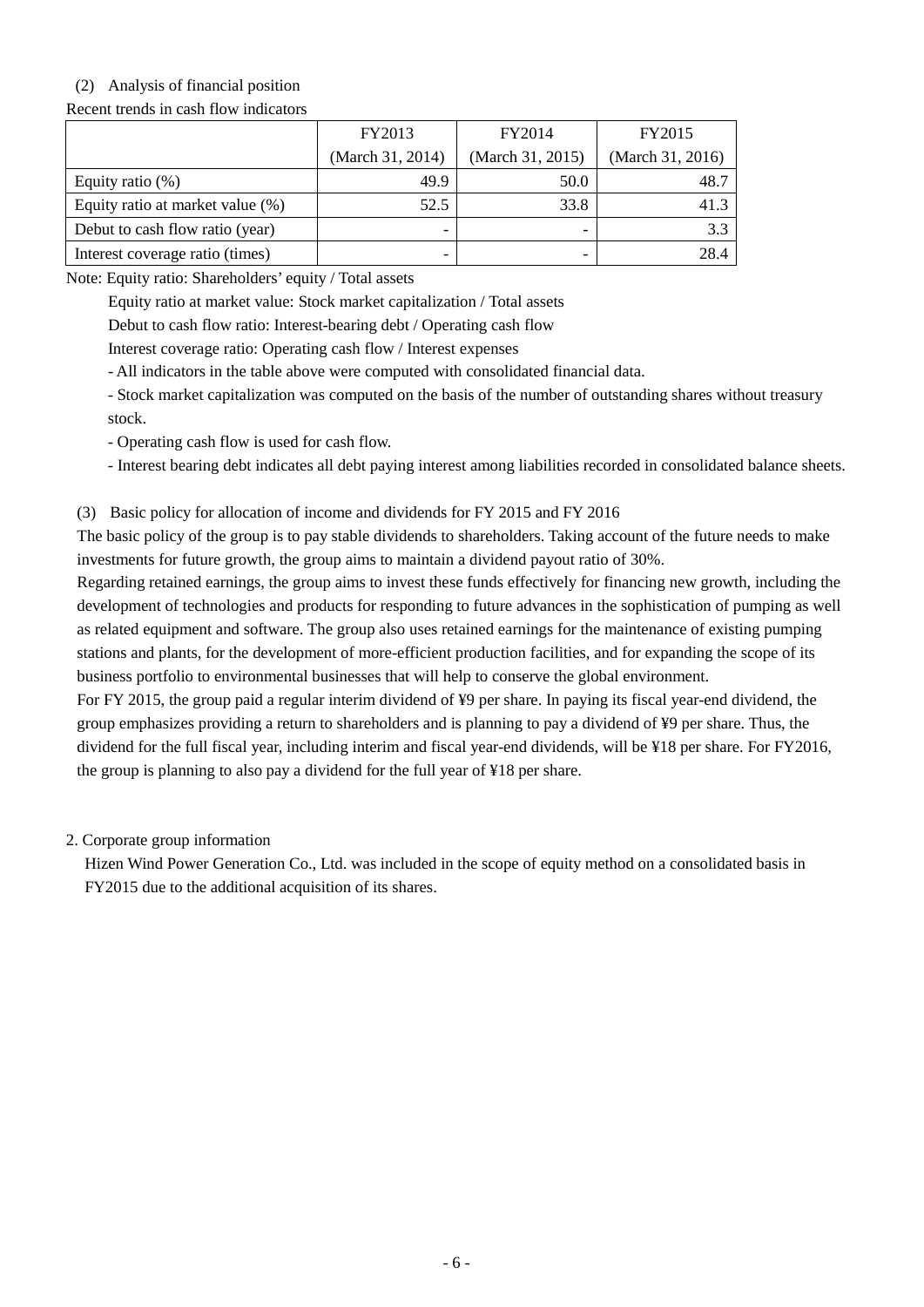### 3. Consolidated financial statements

(1) Consolidated balance sheets

|                                       |                  | (Millions of yen) |
|---------------------------------------|------------------|-------------------|
|                                       | FY 2014          | FY 2015           |
|                                       | (March 31, 2015) | (March 31, 2016)  |
| Assets                                |                  |                   |
| Current assets                        |                  |                   |
| Cash and deposits                     | 4,439            | 7,243             |
| Notes and accounts receivable - trade | 26,616           | 23,003            |
| Merchandise and finished goods        | 248              | 266               |
| Work in process                       | 6,655            | 6,996             |
| Raw materials and supplies            | 1,934            | 2,024             |
| Advance payments - trade              | 812              | 243               |
| Deferred tax assets                   | 905              | 512               |
| Other                                 | 1,376            | 1,597             |
| Allowance for doubtful accounts       | $-84$            | $-355$            |
| Total current assets                  | 42,904           | 41,532            |
| Non-current assets                    |                  |                   |
| Property, plant and equipment         |                  |                   |
| <b>Buildings and structures</b>       | 9,612            | 9,947             |
| Accumulated depreciation              | $-5,476$         | $-5,709$          |
| Buildings and structures, net         | 4,136            | 4,237             |
| Machinery, equipment and vehicles     | 11,181           | 10,326            |
| Accumulated depreciation              | $-7,990$         | $-7,710$          |
| Machinery, equipment and              |                  |                   |
| vehicles, net                         | 3,191            | 2,615             |
| Tools, furniture and fixtures         | 2,160            | 2,343             |
| Accumulated depreciation              | $-1,842$         | $-1,997$          |
| Tools, furniture and fixtures, net    | 318              | 345               |
| Land                                  | 2,561            | 2,510             |
| Leased assets                         | 707              | 643               |
| Accumulated depreciation              | $-395$           | $-333$            |
| Leased assets, net                    | 311              | 309               |
| Construction in progress              | 93               | 69                |
| Total property, plant and equipment   | 10,611           | 10,088            |
| Intangible assets                     | 2,295            | 2,114             |
| Investments and other assets          |                  |                   |
| Investment securities                 | 14,323           | 11,582            |
| Long-term loans receivable            | 407              | 344               |
| Net defined benefit asset             | 1,102            | 173               |
| Deferred tax assets                   | 47               | 51                |
| Other                                 | 516              | 675               |
| Allowance for doubtful accounts       | $-223$           | $-365$            |
| Total investments and other assets    | 16,175           | 12,462            |
| Total non-current assets              | 29,082           | 24,665            |
| Total assets                          | 71,987           | 66,198            |
|                                       |                  |                   |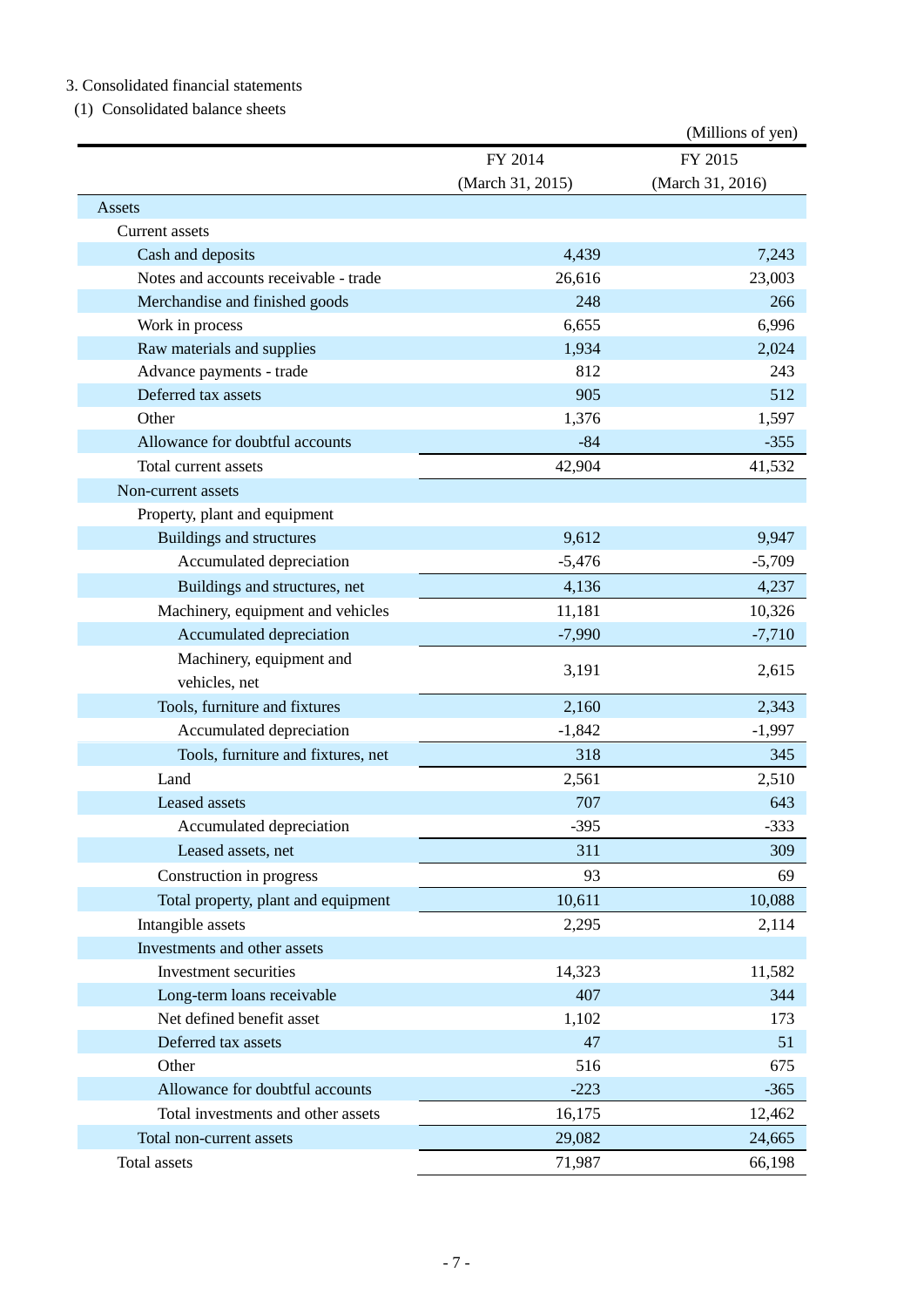|                                            |                  | (Millions of yen) |
|--------------------------------------------|------------------|-------------------|
|                                            | FY 2014          | FY 2015           |
|                                            | (March 31, 2015) | (March 31, 2016)  |
| Liabilities                                |                  |                   |
| <b>Current liabilities</b>                 |                  |                   |
| Notes and accounts payable - trade         | 10,110           | 8,264             |
| Short-term loans payable                   | 8,356            | 6,585             |
| Income taxes payable                       | 111              | 195               |
| Advances received                          | 1,812            | 3,202             |
| Provision for bonuses                      | 683              | 742               |
| Provision for product warranties           | 636              | 654               |
| Provision for loss on construction         | 436              | 313               |
| contracts                                  |                  |                   |
| Other                                      | 2,994            | 2,169             |
| Total current liabilities                  | 25,140           | 22,128            |
| Non-current liabilities                    |                  |                   |
| Long-term loans payable                    | 8,782            | 9,724             |
| Deferred tax liabilities                   | 720              | 701               |
| Provision for directors' retirement        |                  |                   |
| benefits                                   | 12               | 14                |
| Net defined benefit liability              | 249              | 300               |
| Other                                      | 549              | 534               |
| Total non-current liabilities              | 10,314           | 11,275            |
| <b>Total liabilities</b>                   | 35,454           | 33,403            |
| Net assets                                 |                  |                   |
| Shareholders' equity                       |                  |                   |
| Capital stock                              | 1,592            | 1,592             |
| Capital surplus                            | 7,828            | 7,800             |
| Retained earnings                          | 24,650           | 21,733            |
| Treasury shares                            | $-1,499$         | $-1,671$          |
| Total shareholders' equity                 | 32,573           | 29,455            |
| Accumulated other comprehensive income     |                  |                   |
| Valuation difference on available-for-sale |                  |                   |
| securities                                 | 1,614            | 800               |
| Deferred gains or losses on hedges         | $-456$           | 241               |
| Foreign currency translation adjustment    | 1,503            | 1,523             |
| Remeasurements of defined benefit plans    | 725              | 190               |
| Total accumulated other comprehensive      |                  |                   |
| income                                     | 3,386            | 2,755             |
| Subscription rights to shares              | 109              | 99                |
| Non-controlling interests                  | 463              | 483               |
| Total net assets                           | 36,532           | 32,794            |
| Total liabilities and net assets           | 71,987           | 66,198            |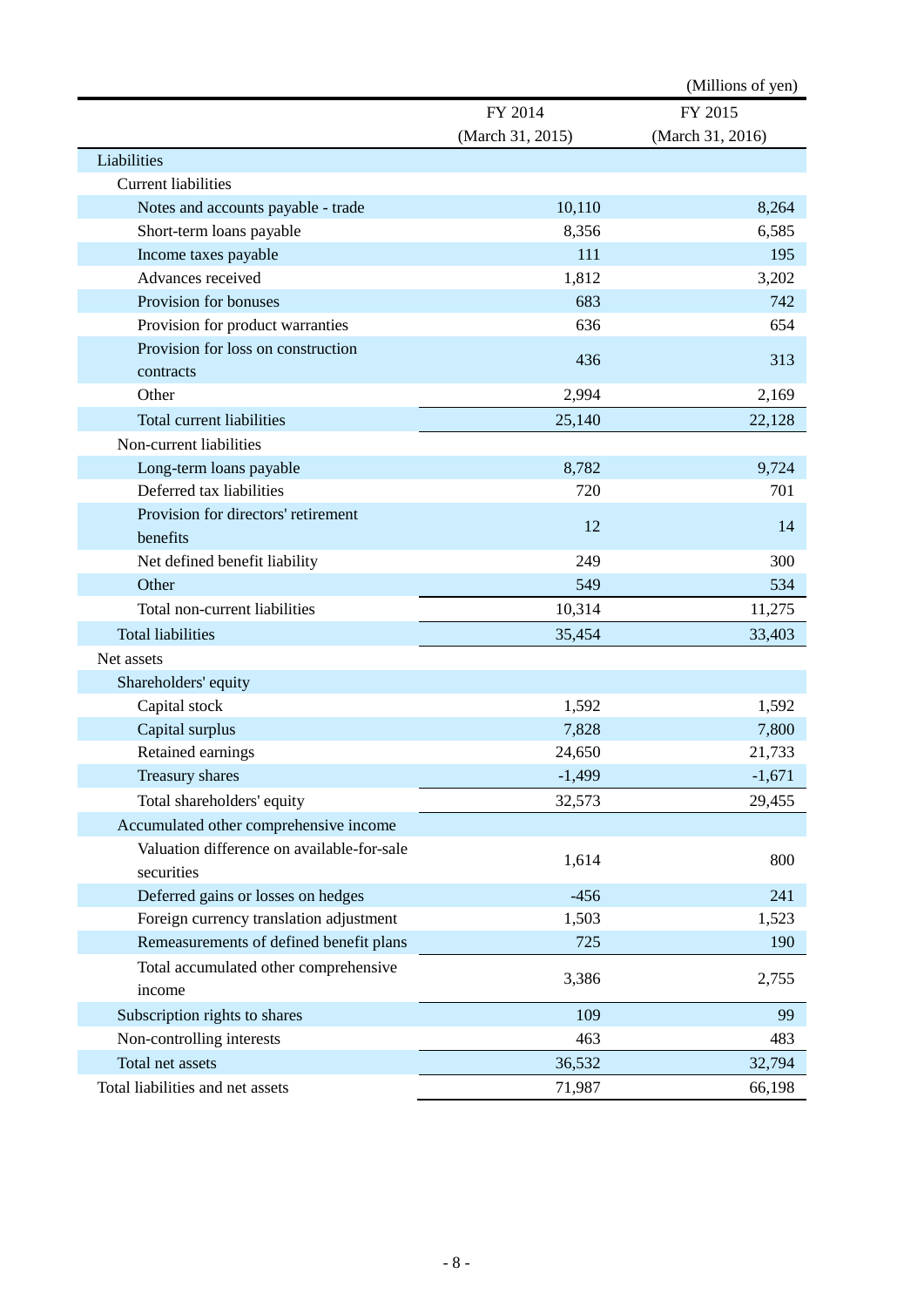# (2) Consolidated statements of (comprehensive) income

(Consolidated statements of income)

|                                                  |                   | (Millions of yen) |
|--------------------------------------------------|-------------------|-------------------|
|                                                  | FY 2014           | FY 2015           |
|                                                  | (April 1, 2014 to | (April 1, 2015 to |
|                                                  | March 31, 2015)   | March 31, 2016)   |
| Net sales                                        | 46,501            | 40,479            |
| Cost of sales                                    | 37,339            | 31,287            |
| Gross profit                                     | 9,162             | 9,191             |
| Selling, general and administrative expenses     | 8,761             | 8,818             |
| Operating income                                 | 400               | 373               |
| Non-operating income                             |                   |                   |
| Interest income                                  | 46                | 28                |
| Dividend income                                  | 194               | 184               |
| Gain on redemption of investment securities      | $\equiv$          | 300               |
| Foreign exchange gains                           | 391               |                   |
| Rent income                                      | 126               | 137               |
| Other                                            | 189               | 153               |
| Total non-operating income                       | 947               | 804               |
| Non-operating expenses                           |                   |                   |
| Interest expenses                                | 148               | 176               |
| Share of loss of entities accounted for using    | 212               | 1,076             |
| equity method                                    |                   |                   |
| Foreign exchange losses                          |                   | 1,395             |
| Other                                            | 192               | 193               |
| Total non-operating expenses                     | 554               | 2,841             |
| Ordinary income (loss)                           | 793               | $-1,663$          |
| Extraordinary income                             |                   |                   |
| Gain on sales of investment securities           | 45                | 9                 |
| Gain on sales of shares of subsidiaries and      |                   | 201               |
| associates                                       |                   |                   |
| Resignation payment trust return gain            |                   | 467               |
| Total extraordinary income                       | 45                | 678               |
| <b>Extraordinary losses</b>                      |                   |                   |
| Loss on sales of investment securities           |                   | 86                |
| Loss on valuation of investment securities       | $\overline{4}$    | 6                 |
| <b>Impairment</b> loss                           | 158               |                   |
| Settlement - relates Costs                       |                   | 337               |
| Total extraordinary losses                       | 163               | 430               |
| Profit (loss) before income taxes                | 676               | $-1,415$          |
| Income taxes - current                           | 119               | 243               |
| Income taxes - deferred                          | 55                | 732               |
| Total income taxes                               | 174               | 976               |
| Profit (loss)                                    | 501               | $-2,392$          |
| Profit attributable to non-controlling interests | 95                | 29                |
| Profit (loss) attributable to owners of parent   | 405               | $-2,422$          |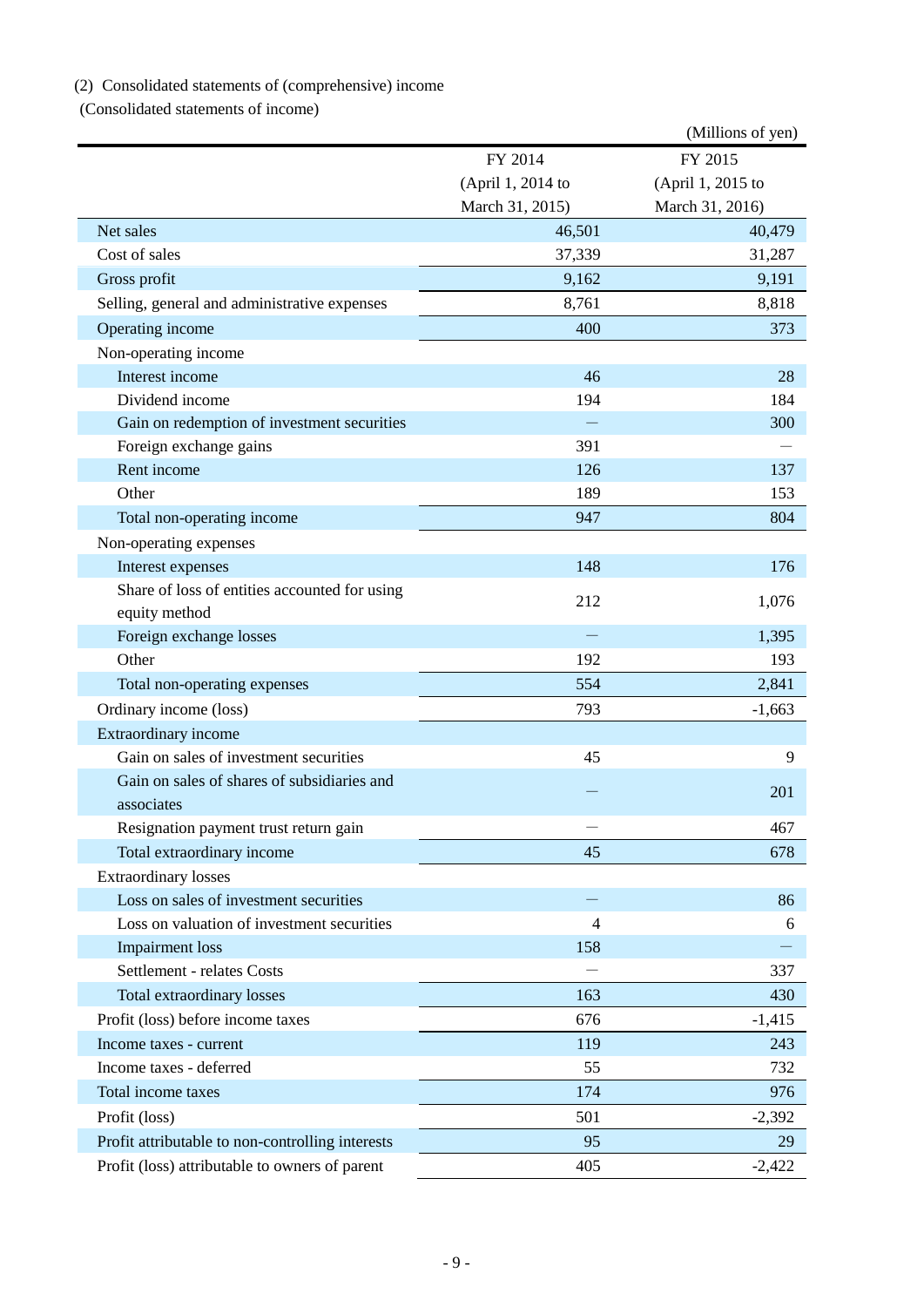# (Consolidated statements of comprehensive income)

|                                            |                   | (Millions of yen) |
|--------------------------------------------|-------------------|-------------------|
|                                            | FY 2014           | FY 2015           |
|                                            | (April 1, 2014 to | (April 1, 2015 to |
|                                            | March 31, 2015)   | March 31, 2016)   |
| Profit                                     | 501               | $-2,392$          |
| Other comprehensive income                 |                   |                   |
| Valuation difference on available-for-sale | 540               | $-813$            |
| securities                                 |                   |                   |
| Deferred gains or losses on hedges         | $-207$            | 698               |
| Foreign currency translation adjustment    | 698               | 52                |
| Remeasurements of defined benefit plans,   | 579               | $-534$            |
| net of tax                                 |                   |                   |
| Share of other comprehensive income of     | 212               | $-1$              |
| entities accounted for using equity method |                   |                   |
| Total other comprehensive income           | 1,824             | $-598$            |
| Comprehensive income                       | 2,325             | $-2,990$          |
| Comprehensive income attributable to       |                   |                   |
| Comprehensive income attributable to       |                   |                   |
| owners of parent                           | 2,189             | $-3,052$          |
| Comprehensive income attributable to       |                   |                   |
| non-controlling interests                  | 136               | 61                |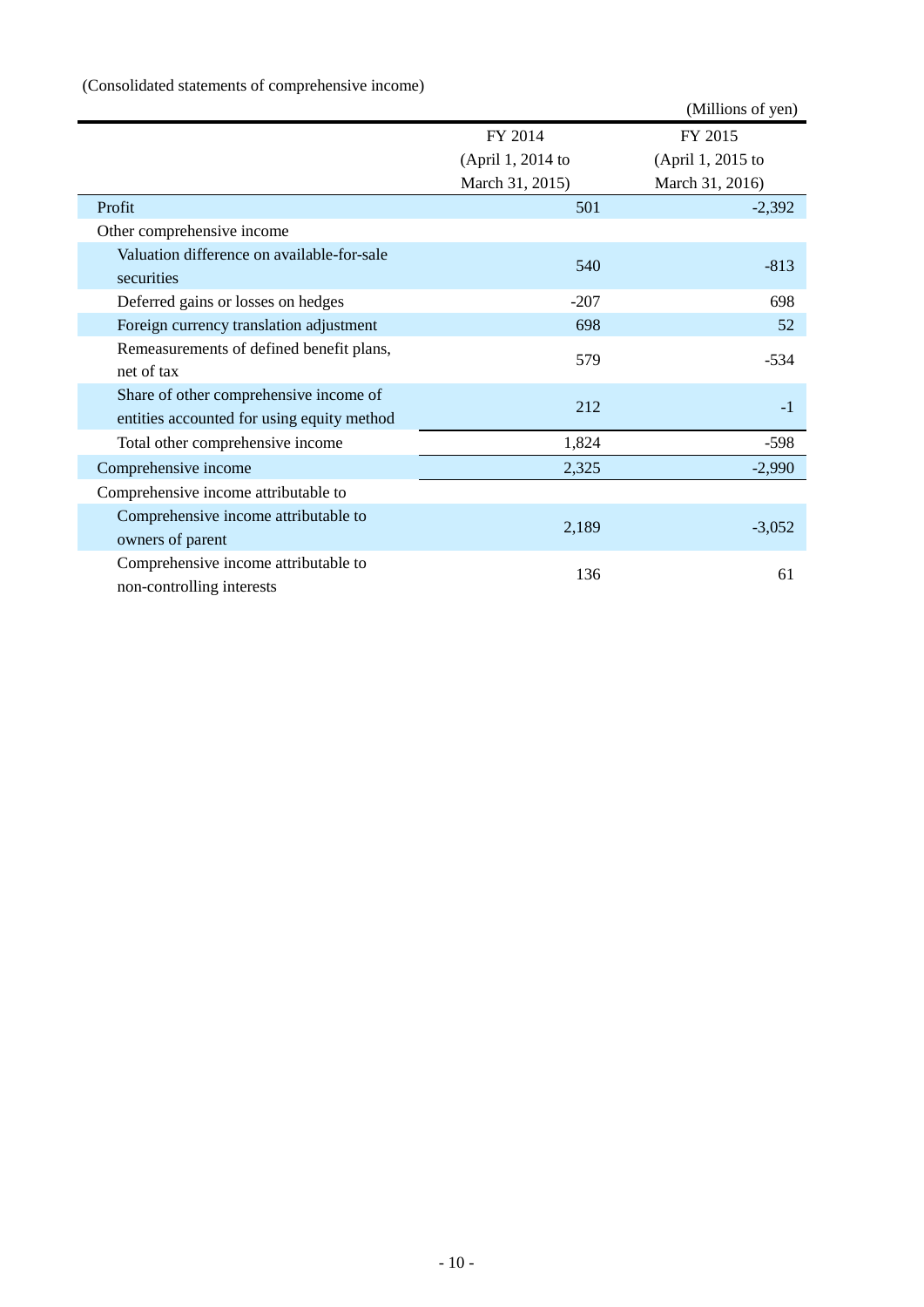# (3) Consolidated statements of changes in net assets

# FY 2014 (April 1, 2014 to March 31, 2015)

|                                                         | Shareholders' equity |                 |                   |                 |                               |  |  |
|---------------------------------------------------------|----------------------|-----------------|-------------------|-----------------|-------------------------------|--|--|
|                                                         | Capital stock        | Capital surplus | Retained earnings | Treasury shares | Total shareholders'<br>equity |  |  |
| Balance at beginning of current period                  | 1,592                | 7,822           | 23,888            | $-962$          | 32,342                        |  |  |
| Cumulative effects of changes in<br>accounting policies |                      |                 | 856               |                 | 856                           |  |  |
| Restated balance                                        | 1,592                | 7,822           | 24,745            | $-962$          | 33,198                        |  |  |
| Changes of items during period                          |                      |                 |                   |                 |                               |  |  |
| Dividends of surplus                                    |                      |                 | $-500$            |                 | $-500$                        |  |  |
| Profit (loss) attributable to owners of<br>parent       |                      |                 | 405               |                 | 405                           |  |  |
| Purchase of treasury shares                             |                      |                 |                   | $-544$          | $-544$                        |  |  |
| Disposal of treasury shares                             |                      | 5               |                   | $\overline{7}$  | 13                            |  |  |
| Net changes of items other than<br>shareholders' equity |                      |                 |                   |                 |                               |  |  |
| Total changes of items during period                    |                      | 5               | -94               | $-536$          | $-625$                        |  |  |
| Balance at end of current period                        | 1,592                | 7,828           | 24,650            | $-1,499$        | 32,573                        |  |  |

|                                                            | Accumulated other comprehensive income                          |                                             |                                                  |                                               |                                                          |                                     |                                  |                     |
|------------------------------------------------------------|-----------------------------------------------------------------|---------------------------------------------|--------------------------------------------------|-----------------------------------------------|----------------------------------------------------------|-------------------------------------|----------------------------------|---------------------|
|                                                            | Valuation<br>difference on<br>available-for-sa<br>le securities | Deferred<br>gains or<br>losses on<br>hedges | Foreign<br>currency<br>translation<br>adjustment | Remeasurements<br>of defined benefit<br>plans | Total<br>accumulated<br>other<br>comprehensive<br>income | Subscription<br>rights to<br>shares | Non-<br>controlling<br>interests | Total net<br>assets |
| Balance at beginning<br>of current period                  | 1,072                                                           | $-249$                                      | 632                                              | 145                                           | 1,602                                                    | 101                                 | 477                              | 34,524              |
| Cumulative effects of<br>changes in accounting<br>policies |                                                                 |                                             |                                                  |                                               |                                                          |                                     |                                  | 856                 |
| <b>Restated balance</b>                                    | 1,072                                                           | $-249$                                      | 632                                              | 145                                           | 1,602                                                    | 101                                 | 477                              | 35,380              |
| Changes of items<br>during period                          |                                                                 |                                             |                                                  |                                               |                                                          |                                     |                                  |                     |
| Dividends of surplus                                       |                                                                 |                                             |                                                  |                                               |                                                          |                                     |                                  | $-500$              |
| Profit (loss)<br>attributable to<br>owners of parent       |                                                                 |                                             |                                                  |                                               |                                                          |                                     |                                  | 405                 |
| Purchase of treasury<br>shares                             |                                                                 |                                             |                                                  |                                               |                                                          |                                     |                                  | $-544$              |
| Disposal of treasury<br>shares                             |                                                                 |                                             |                                                  |                                               |                                                          |                                     |                                  | 13                  |
| Net changes of items<br>other than<br>shareholders' equity | 541                                                             | $-207$                                      | 870                                              | 579                                           | 1,783                                                    | 8                                   | $-14$                            | 1,777               |
| Total changes of items<br>during period                    | 541                                                             | $-207$                                      | 870                                              | 579                                           | 1,783                                                    | 8                                   | $-14$                            | 1,152               |
| Balance at end of<br>current period                        | 1,614                                                           | $-456$                                      | 1,503                                            | 725                                           | 3,386                                                    | 109                                 | 463                              | 36,532              |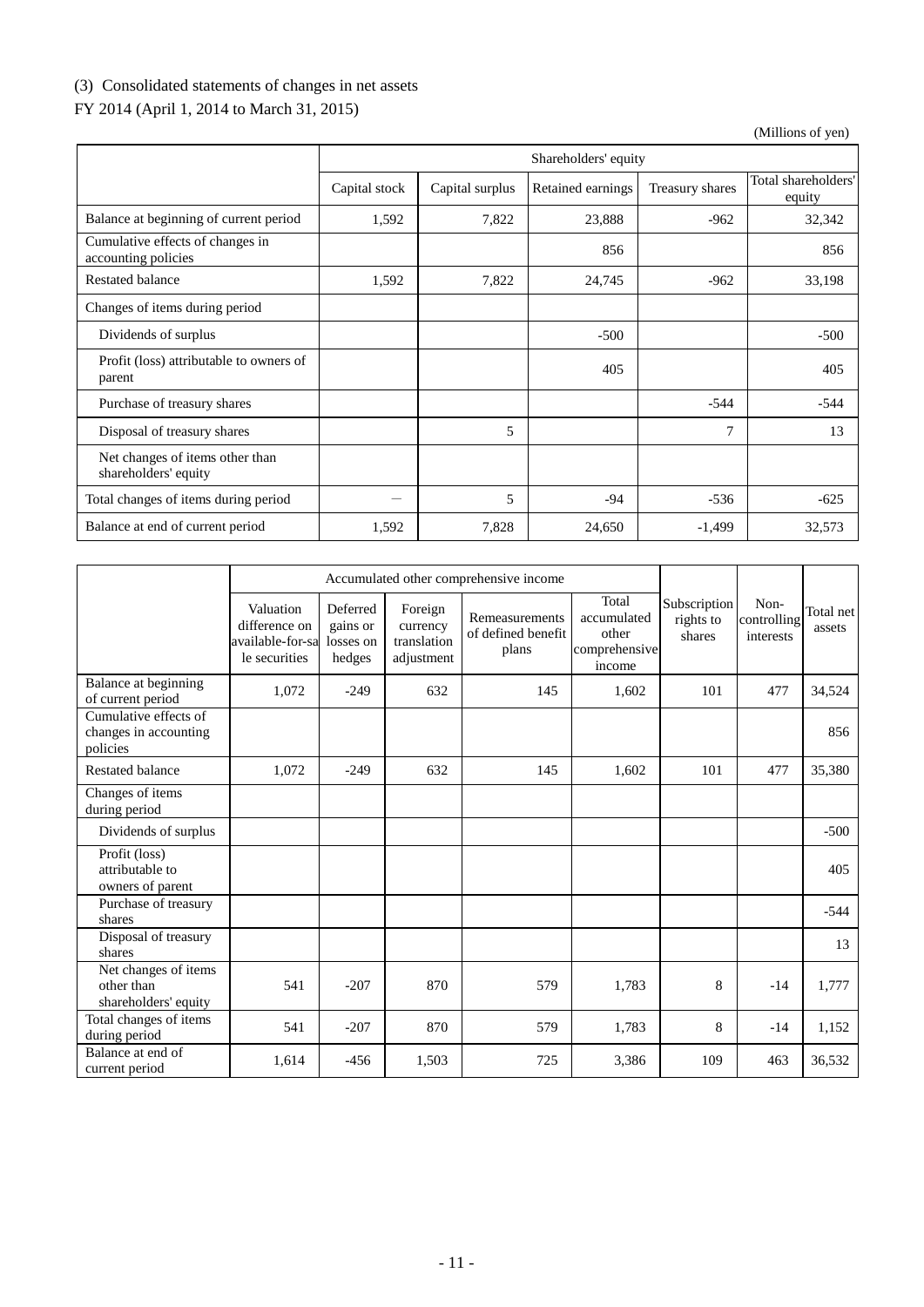## FY 2015 (April 1, 2015 to March 31, 2016)

|                                                         | Shareholders' equity |                 |                   |                 |                               |  |  |  |
|---------------------------------------------------------|----------------------|-----------------|-------------------|-----------------|-------------------------------|--|--|--|
|                                                         | Capital stock        | Capital surplus | Retained earnings | Treasury shares | Total shareholders'<br>equity |  |  |  |
| Balance at beginning of current period                  | 1,592                | 7,828           | 24,650            | $-1,499$        | 32,573                        |  |  |  |
| Changes of items during period                          |                      |                 |                   |                 |                               |  |  |  |
| Dividends of surplus                                    |                      |                 | $-495$            |                 | $-495$                        |  |  |  |
| Profit (loss) attributable to owners of<br>parent       |                      |                 | $-2,422$          |                 | $-2,422$                      |  |  |  |
| Purchase of treasury shares                             |                      |                 |                   | $-191$          | $-191$                        |  |  |  |
| Disposal of treasury shares                             |                      | 10              |                   | 19              | 30                            |  |  |  |
| Sales of shares of consolidated<br>subsidiaries         |                      | $-38$           |                   |                 | $-38$                         |  |  |  |
| Net changes of items other than<br>shareholders' equity |                      |                 |                   |                 |                               |  |  |  |
| Total changes of items during period                    | –                    | $-27$           | $-2,917$          | $-172$          | $-3,117$                      |  |  |  |
| Balance at end of current period                        | 1,592                | 7,800           | 21,733            | $-1,671$        | 29,455                        |  |  |  |

|                                                            | Accumulated other comprehensive income                          |                                             |                                                  |                                               |                                                          |                                     |                                  |                     |
|------------------------------------------------------------|-----------------------------------------------------------------|---------------------------------------------|--------------------------------------------------|-----------------------------------------------|----------------------------------------------------------|-------------------------------------|----------------------------------|---------------------|
|                                                            | Valuation<br>difference on<br>available-for-sa<br>le securities | Deferred<br>gains or<br>losses on<br>hedges | Foreign<br>currency<br>translation<br>adjustment | Remeasurements<br>of defined benefit<br>plans | Total<br>accumulated<br>other<br>comprehensive<br>income | Subscription<br>rights to<br>shares | Non-<br>controlling<br>interests | Total net<br>assets |
| Balance at beginning<br>of current period                  | 1,614                                                           | $-456$                                      | 1,503                                            | 725                                           | 3,386                                                    | 109                                 | 463                              | 36,532              |
| Changes of items<br>during period                          |                                                                 |                                             |                                                  |                                               |                                                          |                                     |                                  |                     |
| Dividends of surplus                                       |                                                                 |                                             |                                                  |                                               |                                                          |                                     |                                  | $-495$              |
| Profit (loss)<br>attributable to<br>owners of parent       |                                                                 |                                             |                                                  |                                               |                                                          |                                     |                                  | $-2,422$            |
| Purchase of treasury<br>shares                             |                                                                 |                                             |                                                  |                                               |                                                          |                                     |                                  | $-191$              |
| Disposal of treasury<br>shares                             |                                                                 |                                             |                                                  |                                               |                                                          |                                     |                                  | 30                  |
| Sales of shares of<br>consolidated<br>subsidiaries         |                                                                 |                                             |                                                  |                                               |                                                          |                                     |                                  | $-38$               |
| Net changes of items<br>other than<br>shareholders' equity | $-813$                                                          | 698                                         | 20                                               | $-534$                                        | $-630$                                                   | $-10$                               | 20                               | $-620$              |
| Total changes of items<br>during period                    | $-813$                                                          | 698                                         | 20                                               | $-534$                                        | $-630$                                                   | $-10$                               | 20                               | $-3,737$            |
| Balance at end of<br>current period                        | 800                                                             | 241                                         | 1,523                                            | 190                                           | 2,755                                                    | 99                                  | 483                              | 32,794              |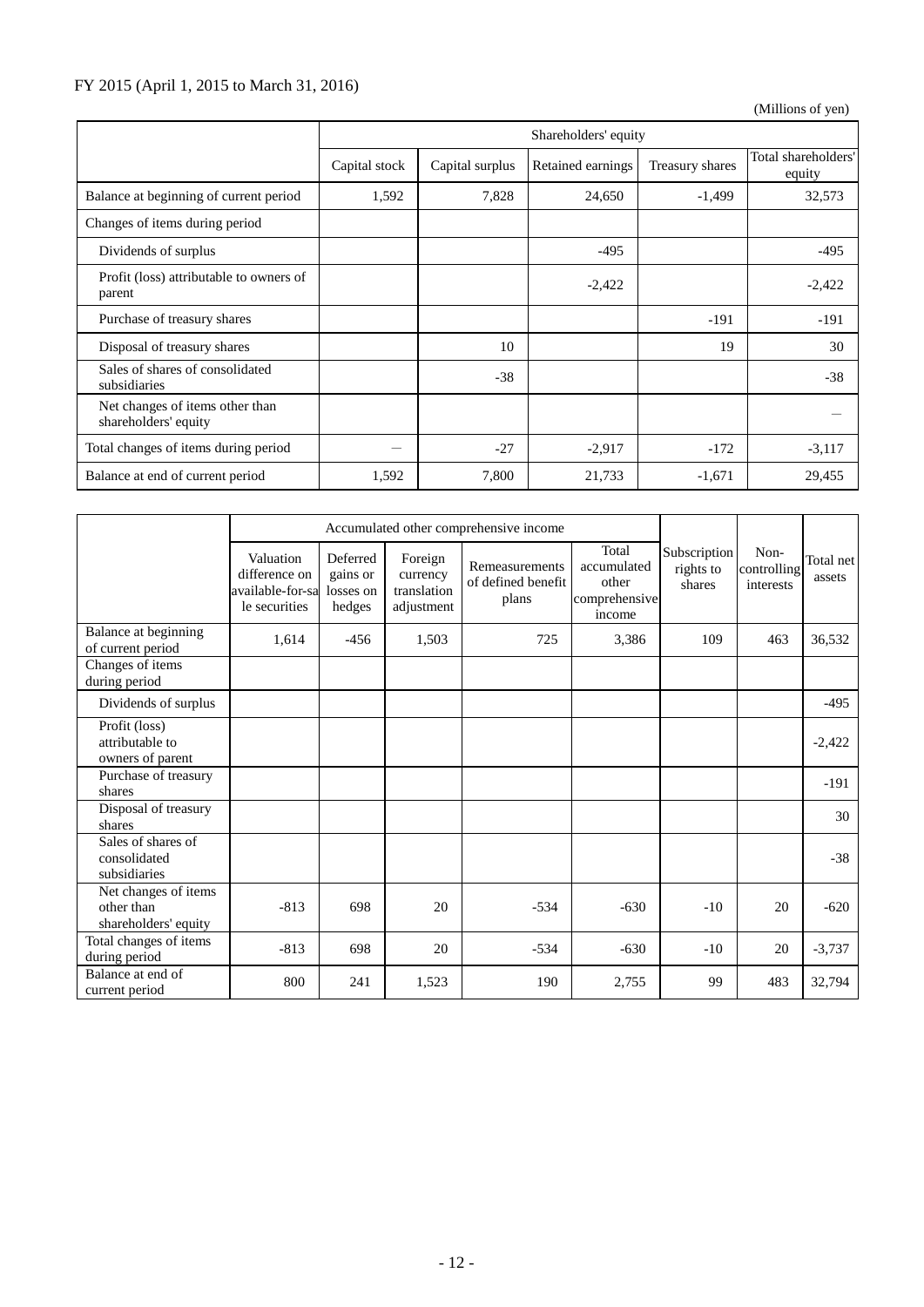|                                                                      |                   | (Millions of yen) |
|----------------------------------------------------------------------|-------------------|-------------------|
|                                                                      | FY 2014           | FY 2015           |
|                                                                      | (April 1, 2014 to | (April 1, 2015 to |
|                                                                      | March 31, 2015)   | March 31, 2016)   |
| Cash flows from operating activities                                 |                   |                   |
| Profit before income taxes                                           | 676               | $-1,415$          |
| Depreciation                                                         | 1,636             | 1,442             |
| Increase (decrease) in allowance for doubtful accounts               | $-161$            | 415               |
| Increase (decrease) in provision for product warranties              | $-84$             | 17                |
| Increase (decrease) in provision for loss on construction contracts  | 85                | $-122$            |
| Increase (decrease) in net defined benefit liability                 | $-126$            | 672               |
| Interest and dividend income                                         | $-240$            | $-213$            |
| Interest expenses                                                    | 148               | 176               |
| Share of (profit) loss of entities accounted for using equity method | 212               | 1,076             |
| Loss (gain) on redemption of investment securities                   |                   | $-300$            |
| Loss (gain) on sales of investment securities                        | $-45$             | 76                |
| Loss (gain) on sales of shares of subsidiaries and associates        |                   | $-201$            |
| Loss (gain) on sales and retirement of property, plant and           |                   |                   |
| equipment                                                            | 24                | $-30$             |
| <b>Impairment</b> loss                                               | 158               |                   |
| Retirement benefit trust return gain                                 |                   | $-467$            |
| Decrease (increase) in notes and accounts receivable - trade         | 726               | 3,471             |
| Decrease (increase) in inventories                                   | $-1,122$          | $-504$            |
| Decrease (increase) in advance payments                              | $-353$            | 558               |
| Increase (decrease) in notes and accounts payable - trade            | $-1,918$          | $-1,735$          |
| Increase (decrease) in advances received                             | $-198$            | 1,421             |
| Increase (decrease) in accounts payable - other                      | $-254$            | 561               |
| Other, net                                                           | $-171$            | $-105$            |
| Subtotal                                                             | $-1,009$          | 4,793             |
| Interest and dividend income received                                | 240               | 436               |
| Interest expenses paid                                               | $-148$            | $-175$            |
| Income taxes paid                                                    | $-277$            | $-155$            |
| Income taxes refund                                                  |                   | 101               |
| Net cash provided by (used in) operating activities                  | $-1,194$          | 5,000             |
| Cash flows from investing activities                                 |                   |                   |
| Payments into time deposits                                          | $-177$            | $-18$             |
| Proceeds from withdrawal of time deposits                            | 572               | 69                |
| Purchase of property, plant and equipment                            | $-832$            | $-1,109$          |
| Proceeds from sales of property, plant and equipment                 | 48                | 144               |
| Purchase of investment securities                                    | $-13$             | $-1,000$          |
| Proceeds from sales of investment securities                         | 231               | 1,449             |
| Purchase of intangible assets                                        | $-388$            | $-281$            |
| Payments of loans receivable                                         | $-41$             | $-0$              |
| Collection of loans receivable                                       | 113               | 248               |
| Proceeds from sales of shares of subsidiaries resulting in change    |                   |                   |
| in scope of consolidation                                            |                   | 95                |
| Purchase of shares of subsidiaries                                   | $-179$            |                   |
| Other, net                                                           | 322               | $-11$             |
| Net cash provided by (used in) investing activities                  | $-345$            | $-415$            |
|                                                                      |                   |                   |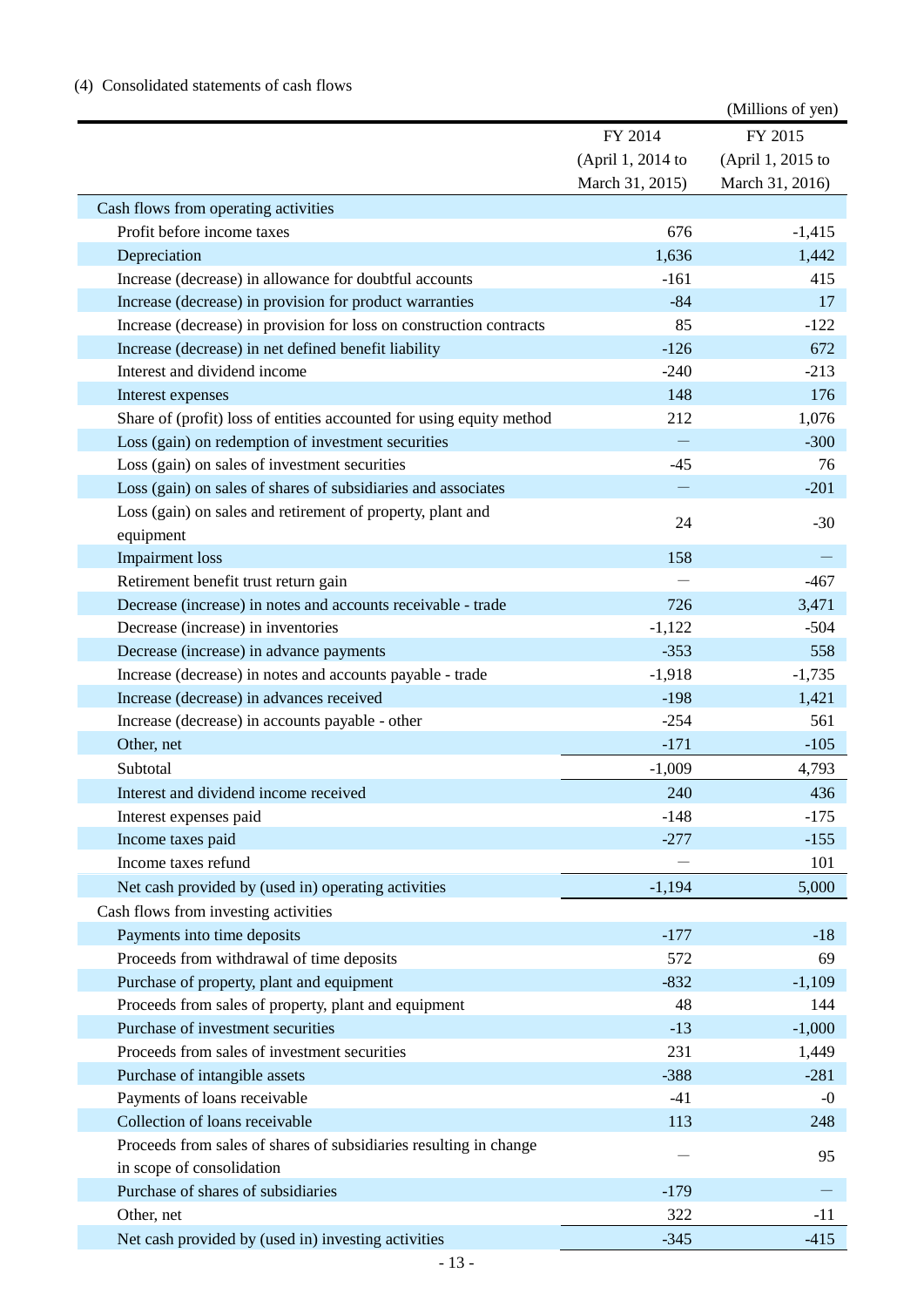|                                                               |                   | (Millions of yen) |
|---------------------------------------------------------------|-------------------|-------------------|
|                                                               | FY 2014           | FY 2015           |
|                                                               | (April 1, 2014 to | (April 1, 2015 to |
|                                                               | March 31, 2015)   | March 31, 2016)   |
| Cash flows from financing activities                          |                   |                   |
| Increase (decrease) in short-term loans payable               | 1,462             | -999              |
| Proceeds from long-term loans payable                         | 4,095             | 2,008             |
| Repayments of long-term loans payable                         | $-2,148$          | $-1,729$          |
| Purchase of treasury shares                                   | $-544$            | $-191$            |
| Dividends paid to non-controlling interests                   | $-60$             | $-54$             |
| Cash dividends paid                                           | $-500$            | $-497$            |
| Other, net                                                    | $-184$            | $-160$            |
| Net cash provided by (used in) financing activities           | 2,120             | $-1,624$          |
| Effect of exchange rate change on cash and cash equivalents   | 128               | $-92$             |
| Net increase (decrease) in cash and cash equivalents          | 708               | 2,867             |
| Cash and cash equivalents at beginning of period              | 3,598             | 4,307             |
| Increase in cash and cash equivalents from newly consolidated |                   |                   |
| subsidiary                                                    |                   |                   |
| Cash and cash equivalents at end of period                    | 4,307             | 7,175             |
|                                                               |                   |                   |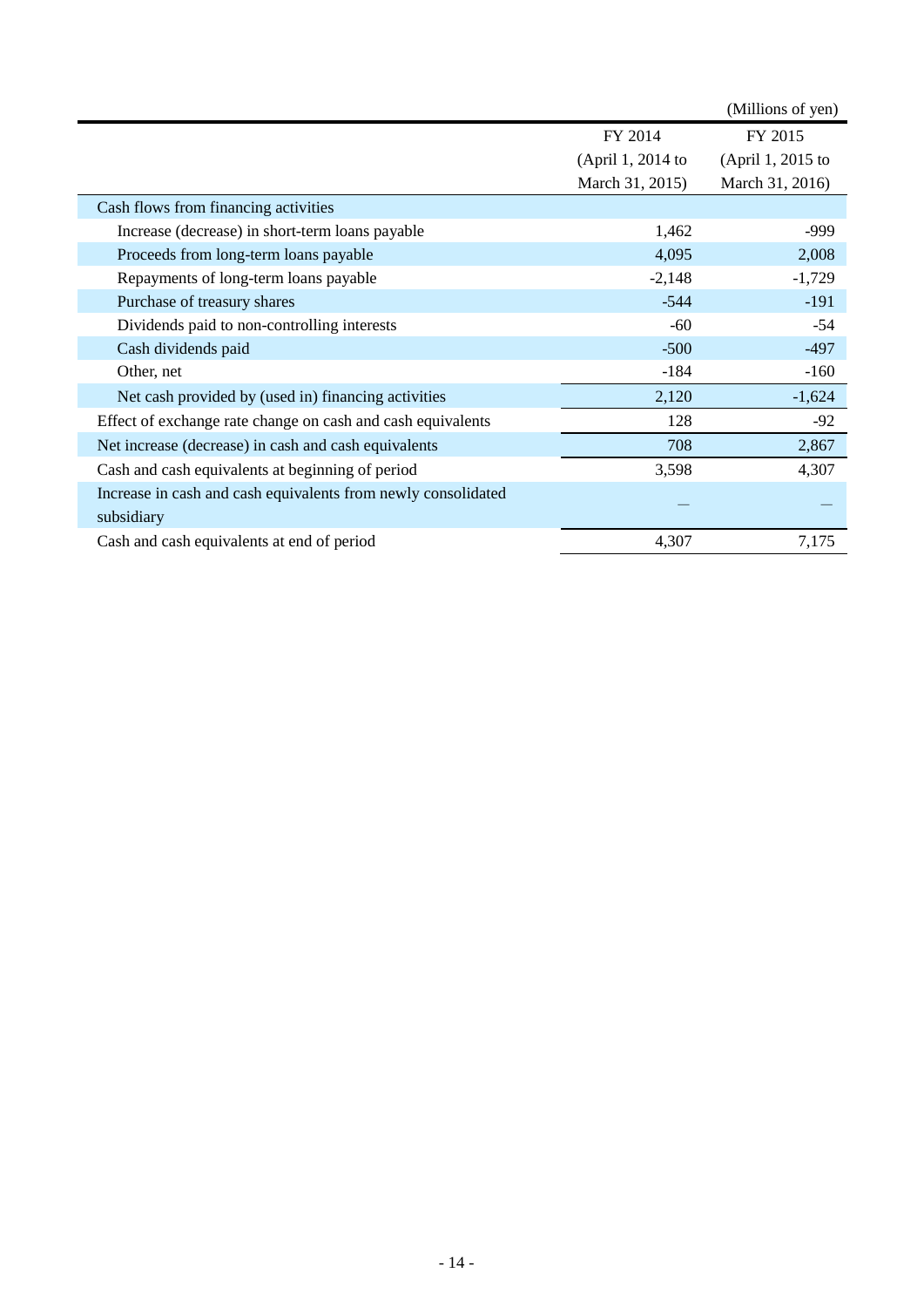(5) Notes for consolidated financial statements

#### - Segment information

#### FY2014 (April 1, 2014 to March 31, 2015)

The information is omitted by reason that the group's pump business exceeds 90% of both total sales and total operating income of all segments.

#### FY2015 (April 1, 2015 to March 31, 2016)

The information is omitted by reason that the group's pump business exceeds 90% of both total sales and total operating income of all segments.

#### - Additional information

| FY2014 (April 1, 2014 to March 31, 2015) |  |  |  |
|------------------------------------------|--|--|--|
|------------------------------------------|--|--|--|

Sales by area (Millions of yen)

| Asıa<br>Japan |        | Middle East |              |               | Total  |
|---------------|--------|-------------|--------------|---------------|--------|
|               |        |             | Saudi Arabia | <b>Others</b> |        |
| 19,104        | 11,124 | 11,110      | 4,808        | 5,156         | 46,501 |

Note: Sales is based on the place where products were installed and divided into countries or areas.

#### Property, plant and equipment by area (Millions of yen)

| 110 perty, plant and equipment of area |              |             |       | 111111011001<br>, , , , , |
|----------------------------------------|--------------|-------------|-------|---------------------------|
| Japan                                  | Asıa         | East<br>udr | thers | Total                     |
| ,627                                   | 000<br>1.000 | 682         | 415   | 10,01                     |

#### FY2015 (April 1, 2015 to March 31, 2016)

Sales by area (Millions of yen) Sales by area (Millions of yen) Sales by area (Millions of yen)

|        |               | Middle East   |              |        |        |
|--------|---------------|---------------|--------------|--------|--------|
|        | Asia<br>Japan |               | Saudi Arabia | Others | Total  |
| 17,059 | 11,307        | 0.225<br>ບ⊾∠∠ | 2,536        | 3,887  | 40,479 |

Note: Sales is based on the place where products were installed and divided into countries or areas.

| Property, plant and equipment by area |       |             |               | (Millions of yen) |
|---------------------------------------|-------|-------------|---------------|-------------------|
| Japan                                 | Asıa  | Middle East | <b>Others</b> | Total             |
| 7,634                                 | 1,596 | 712         | 144           | 10,088            |

- Information on impairment loss of non-current assets by reporting segment

FY2014 (April 1, 2014 to March 31, 2015)

The impairment loss was ¥158 million, recognized in the Group.

FY2015 (April 1, 2015 to March 31, 2016) No applicable items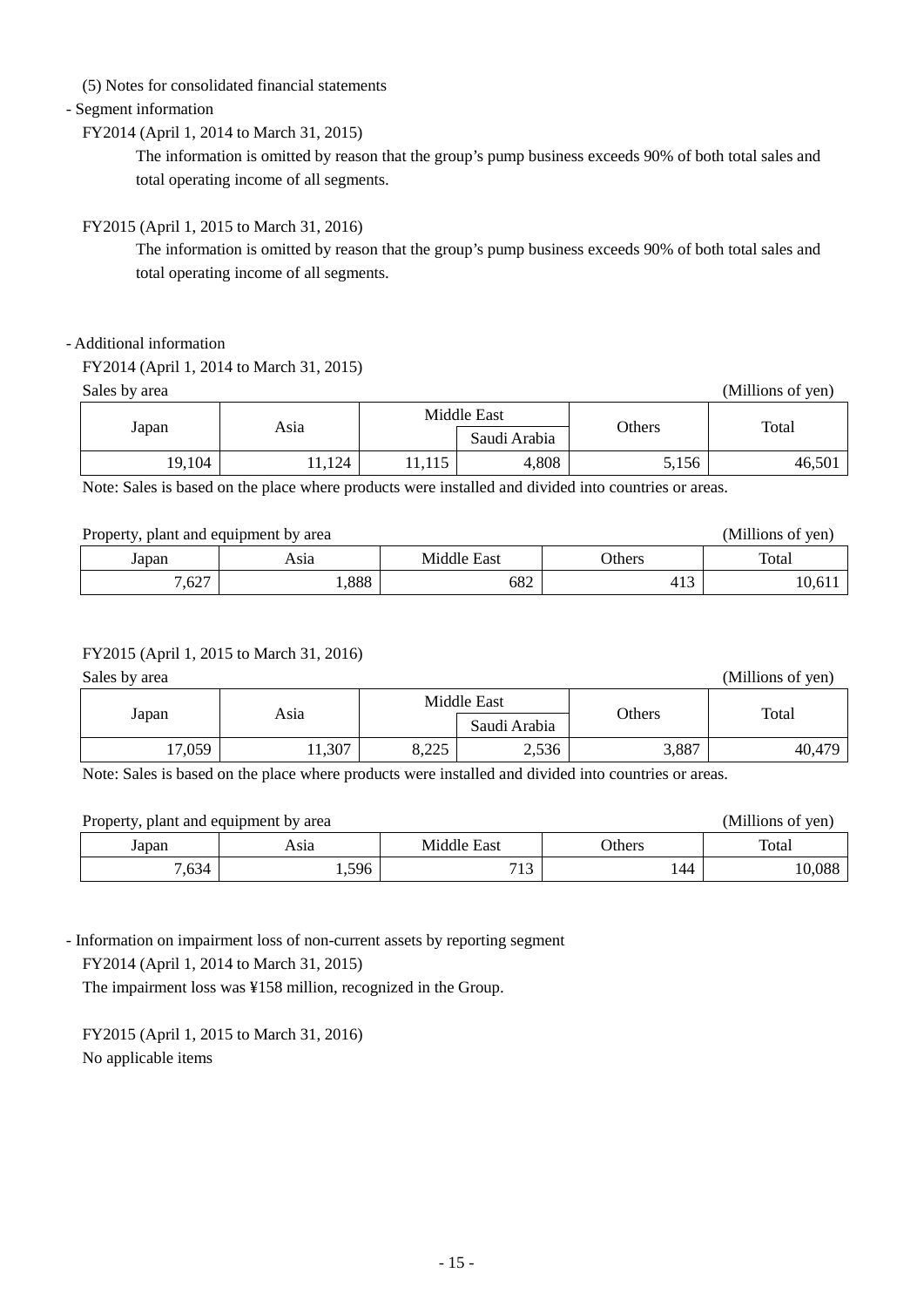- Information on depreciation of goodwill and undepreciated balance by reporting segment<br>
EXCOM (A = 1.2.2014) A = 1.21.2015  $F<sup>2</sup> = 11, 2014$  to March 31, 2015)

| FY 2014 (April 1, 2014 to March 31, 2015) |  | (Millions of Yen) |
|-------------------------------------------|--|-------------------|
|                                           |  | Pump business     |
| Depreciation amount on FY2014             |  |                   |
| Balance on March 31, 2015                 |  |                   |

| FY2015 (April 1, 2015 to March 31, 2016) |  | (Millions of Yen) |  |
|------------------------------------------|--|-------------------|--|
|                                          |  | Pump business     |  |
| Depreciation amount on FY2015            |  |                   |  |
| Balance on March 31, 2016                |  |                   |  |

- Information on a gain on negative goodwill by reporting segment

 FY2014 (April 1, 2014 to March 31, 2015) No applicable items

FY2015 (April 1, 2015 to March 31, 2016) No applicable items

| - Information on net assets per share                                                      |                                   |          |                                   | (Yen)             |
|--------------------------------------------------------------------------------------------|-----------------------------------|----------|-----------------------------------|-------------------|
|                                                                                            | FY2014                            |          | FY2015                            |                   |
|                                                                                            | (April 1, 2014 to March 31, 2015) |          | (April 1, 2015 to March 31, 2016) |                   |
| Net assets per share                                                                       |                                   | 1,308.22 |                                   | 1,179.57          |
| Net income per share - Basic                                                               |                                   | 14.61    |                                   | $-88.13$          |
| Net income per share - Diluted                                                             |                                   | 14.55    |                                   |                   |
| Note: Net income per share – basic and diluted are computed by the basis of the following. |                                   |          |                                   |                   |
|                                                                                            |                                   |          | FY2014                            | FY2015            |
|                                                                                            |                                   |          | (April 1, 2014 to                 | (April 1, 2015 to |
|                                                                                            |                                   |          | March 31, 2015)                   | March 31, 2016)   |
| Net income per share - Basic                                                               |                                   |          |                                   |                   |
| Net income (Millions of Yen)                                                               |                                   |          | 405                               | $-2,422$          |
| Amount not belonging to common shareholders                                                |                                   |          |                                   |                   |
| Net income available to common shareholders (Millions of Yen)                              |                                   |          | 405                               | $-2,422$          |
| Average shares of common stocks                                                            |                                   |          | 27,738,197                        | 27,479,485        |
| Net income per share - Diluted                                                             |                                   |          |                                   |                   |
| Adjustment of net income (Millions of Yen)                                                 |                                   |          |                                   |                   |
| Increasing number of common stock                                                          |                                   |          | 111,155                           | 112,960           |
| (Rights to purchase new shares)                                                            |                                   |          | (111, 155)                        | (112,960)         |
| Potential shares excluded from consumption of diluted income per                           |                                   |          |                                   |                   |
| share which don't have a dilutive effect                                                   |                                   |          |                                   |                   |

- Important post-balance sheet events

No applicable items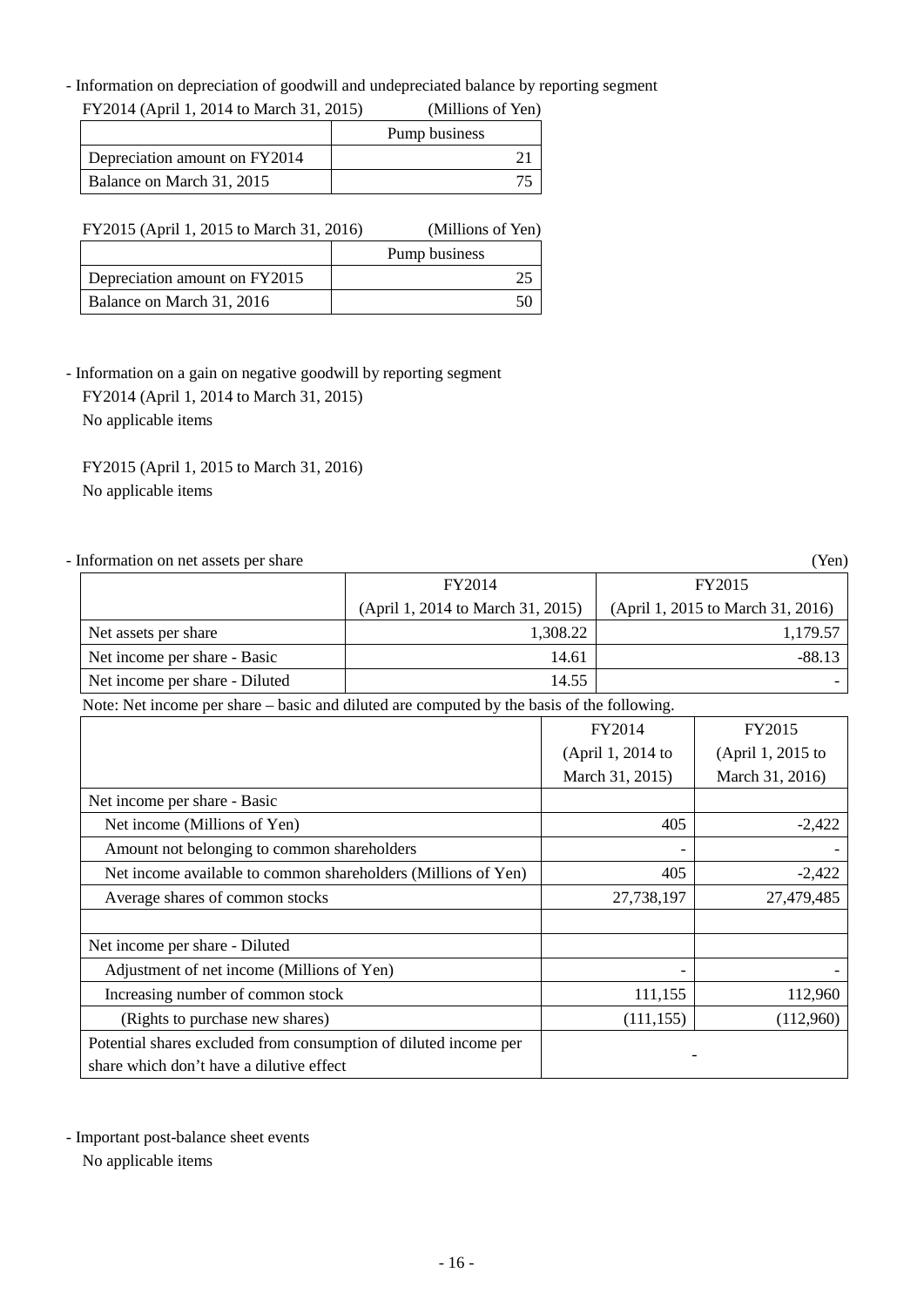### 4. Individual financial statements

(1) Balance sheets

|                                                       |                  | (Millions of yen) |
|-------------------------------------------------------|------------------|-------------------|
|                                                       | FY 2014          | FY 2015           |
|                                                       | (March 31, 2015) | (March 31, 2016)  |
| Assets                                                |                  |                   |
| <b>Current</b> assets                                 |                  |                   |
| Cash and deposits                                     | 2,458            | 4,608             |
| Notes receivable - trade                              | 1,303            | 1,325             |
| Accounts receivable - trade                           | 23,048           | 18,408            |
| Merchandise and finished goods                        | 128              | 140               |
| Work in process                                       | 5,679            | 5,856             |
| Raw materials and supplies                            | 1,149            | 1,220             |
| Advance payments - trade                              | 563              | 223               |
| Prepaid expenses                                      | 188              | 152               |
| Deferred tax assets                                   | 874              | 471               |
| Short-term loans receivable                           | 920              | 604               |
| Other                                                 | 802              | 1,141             |
| Allowance for doubtful accounts                       | $-29$            | $-231$            |
| Total current assets                                  | 37,087           | 33,920            |
| Non-current assets                                    |                  |                   |
| Property, plant and equipment                         |                  |                   |
| <b>Buildings</b>                                      | 2,519            | 2,813             |
| <b>Structures</b>                                     | 225              | 203               |
| Machinery and equipment                               | 1,963            | 1,708             |
| Vehicles                                              | 8                | 16                |
| Tools, furniture and fixtures                         | 157              | 187               |
| Land                                                  | 2,203            | 2,178             |
| Leased assets                                         | 236              | 248               |
| Construction in progress                              | 82               | 69                |
| Total property, plant and equipment                   | 7,397            | 7,426             |
| Intangible assets                                     |                  |                   |
| Software                                              | 2,093            | 1,948             |
| Other                                                 | 28               | 26                |
| Total intangible assets                               | 2,121            | 1,974             |
| Investments and other assets                          |                  |                   |
| Investment securities                                 | 8,626            | 7,196             |
| Shares and investments in capital of subsidiaries and |                  |                   |
| associates                                            | 3,490            | 2,515             |
| Long-term loans receivable                            | 4,125            | 4,128             |
| Prepaid pension cost                                  | 31               |                   |
| Other                                                 | 484              | 531               |
| Allowance for doubtful accounts                       | $-290$           | $-635$            |
| Total investments and other assets                    | 16,467           | 13,736            |
| Total non-current assets                              | 25,986           | 23,137            |
| Total assets                                          | 63,074           | 57,057            |
|                                                       |                  |                   |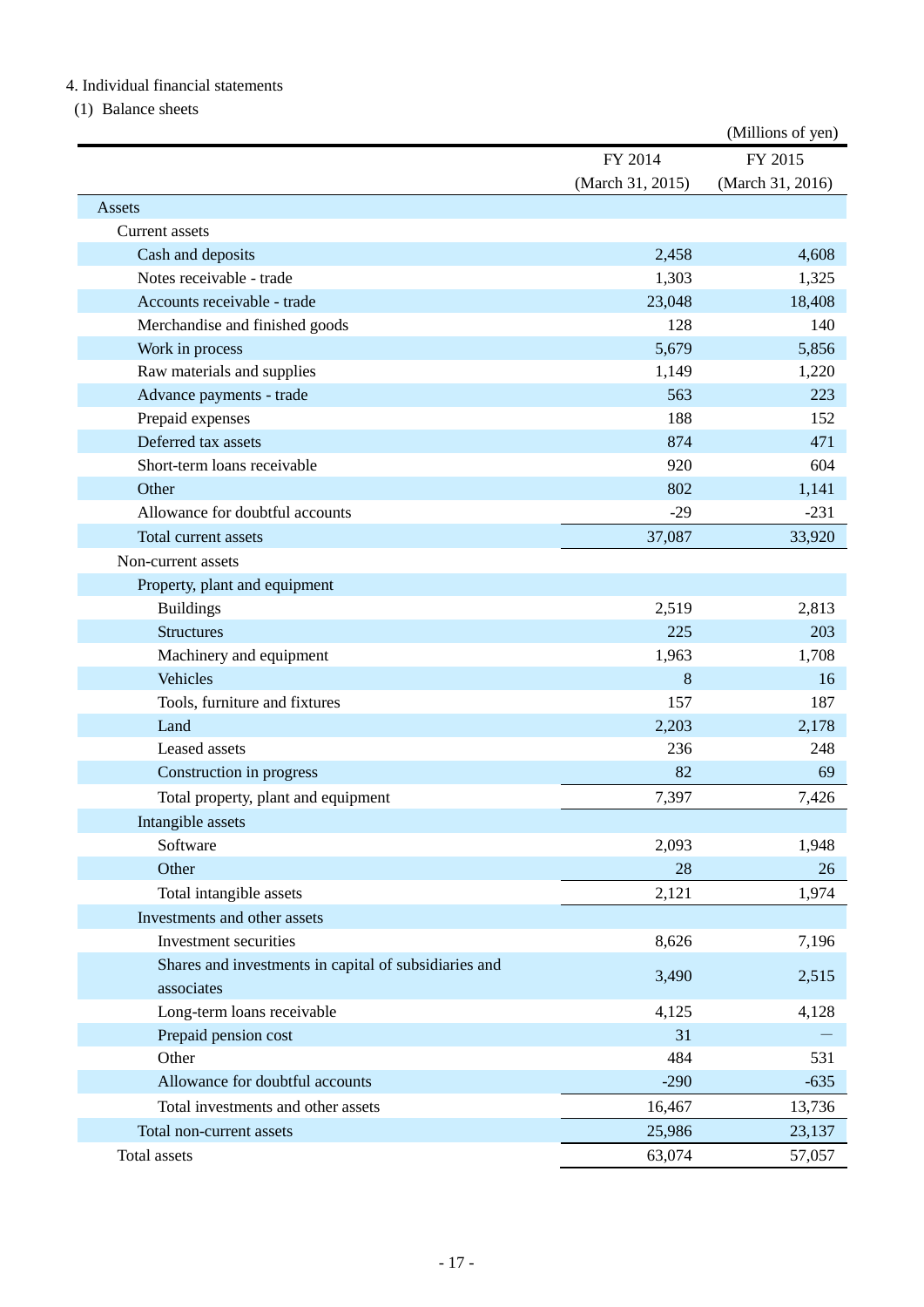|                                                         |                  | (Millions of yen) |
|---------------------------------------------------------|------------------|-------------------|
|                                                         | FY 2014          | FY 2015           |
|                                                         | (March 31, 2015) | (March 31, 2016)  |
| Liabilities                                             |                  |                   |
| <b>Current liabilities</b>                              |                  |                   |
| Notes payable - trade                                   | 1,172            | 638               |
| Accounts payable - trade                                | 8,823            | 6,826             |
| Short-term loans payable                                | 7,425            | 5,841             |
| Lease obligations                                       | 112              | 103               |
| Accounts payable - other                                | 305              | 870               |
| Accrued expenses                                        | 457              | 381               |
| Advances received                                       | 1,379            | 2,701             |
| Deposits received                                       | 40               | 39                |
| Unearned revenue                                        | 8                | 8                 |
| Provision for bonuses                                   | 640              | 696               |
| Provision for product warranties                        | 631              | 645               |
| Provision for loss on construction contracts            | 436              | 300               |
| Other                                                   | 1,513            | 56                |
| Total current liabilities                               | 22,944           | 19,109            |
| Non-current liabilities                                 |                  |                   |
| Long-term loans payable                                 | 8,407            | 9,497             |
| Lease obligations                                       | 136              | 163               |
| Deferred tax liabilities                                | 287              | 486               |
| Provision for retirement benefits                       |                  | 169               |
| Other                                                   | 259              | 256               |
| Total non-current liabilities                           | 9,090            | 10,572            |
| <b>Total liabilities</b>                                | 32,034           | 29,682            |
| Net assets                                              |                  |                   |
| Shareholders' equity                                    |                  |                   |
| Capital stock                                           | 1,592            | 1,592             |
| Capital surplus                                         |                  |                   |
| Legal capital surplus                                   | 4,610            | 4,610             |
| Other capital surplus                                   | 3,217            | 3,228             |
| Total capital surpluses                                 | 7,828            | 7,839             |
| Retained earnings                                       |                  |                   |
| Legal retained earnings                                 | 398              | 398               |
| Other retained earnings                                 |                  |                   |
| Reserve for advanced depreciation of non-current assets | 389              | 396               |
| Reserve for dividend equalization                       | 1,400            | 1,400             |
| General reserve                                         | 11,470           | 11,470            |
| Retained earnings brought forward                       | 8,193            | 4,808             |
| Total retained earnings                                 | 21,851           | 18,473            |
| Treasury shares                                         | $-1,499$         | $-1,671$          |
| Total shareholders' equity                              | 29,773           | 26,234            |
| Valuation and translation adjustments                   |                  |                   |
| Valuation difference on available-for-sale securities   | 1,613            | 799               |
| Deferred gains or losses on hedges                      | $-456$           | 241               |
| Total valuation and translation adjustments             | 1,156            | 1,041             |
| Subscription rights to shares                           | 109              | 99                |
| Total net assets                                        | 31,039           | 27,375            |
| Total liabilities and net assets                        | 63,074           | 57,057            |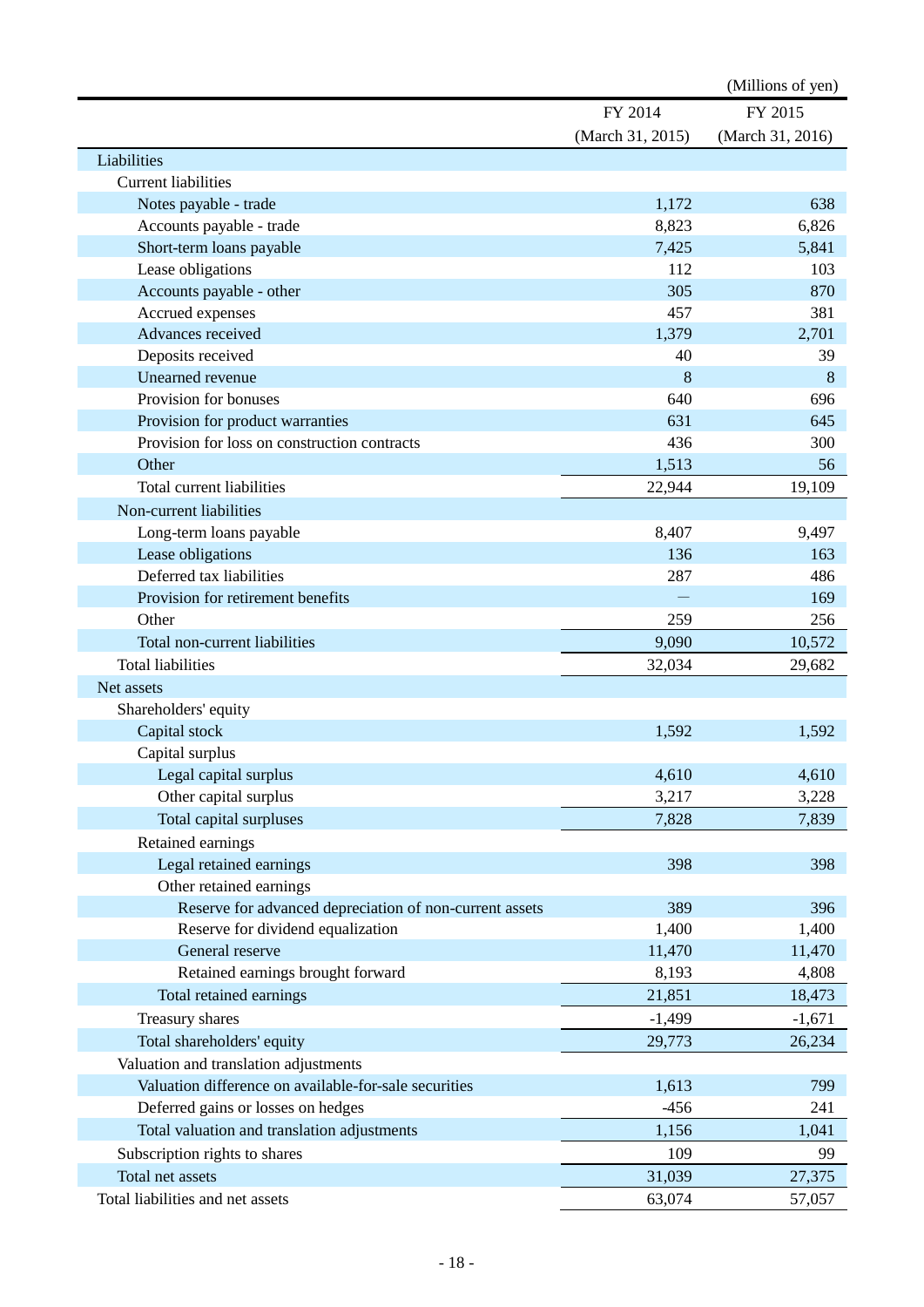### (2) Statements of income

|                                                            |                   | (Millions of yen) |
|------------------------------------------------------------|-------------------|-------------------|
|                                                            | FY 2014           | FY 2015           |
|                                                            | (April 1, 2014 to | (April 1, 2015 to |
|                                                            | March 31, 2015)   | March 31, 2016)   |
| Net sales                                                  | 36,672            | 31,329            |
| Cost of sales                                              | 31,544            | 26,192            |
| Gross profit                                               | 5,127             | 5,137             |
| Selling, general and administrative expenses               | 6,051             | 6,214             |
| <b>Operating loss</b>                                      | $-923$            | $-1,077$          |
| Non-operating income                                       |                   |                   |
| Interest income                                            | 232               | 175               |
| Dividend income                                            | 1,121             | 696               |
| Gain on redemption of investment securities                |                   | 300               |
| Foreign exchange gains                                     | 266               |                   |
| Rent income                                                | 141               | 145               |
| Other                                                      | 108               | 158               |
| Total non-operating income                                 | 1,869             | 1,475             |
| Non-operating expenses                                     |                   |                   |
| Interest expenses                                          | 97                | 104               |
| Provision of allowance for doubtful accounts               |                   | 291               |
| Foreign exchange losses                                    |                   | 1,329             |
| Other                                                      | 92                | 56                |
| Total non-operating expenses                               | 190               | 1,782             |
| Ordinary income (loss)                                     | 755               | $-1,385$          |
| Extraordinary income                                       |                   |                   |
| Gain on sales of investment securities                     | 45                | 9                 |
| Gain on sales of shares of subsidiaries and associates     |                   | 134               |
| Resignation payment trust return gain                      |                   | 467               |
| Total extraordinary income                                 | 45                | 612               |
| <b>Extraordinary losses</b>                                |                   |                   |
| Loss on sales of investment securities                     |                   | 86                |
| Loss on sales of shares of subsidiaries and associates     |                   | 5                 |
| Loss on valuation of investment securities                 | $\overline{4}$    |                   |
| Loss on valuation of shares of subsidiaries and associates |                   | 874               |
| <b>Impairment</b> loss                                     | 158               |                   |
| Settlement - relates Costs                                 |                   | 337               |
| Total extraordinary losses                                 | 163               | 1,303             |
| Profit before income taxes                                 | 638               | $-2,076$          |
| Income taxes - current                                     | 31                | 85                |
| Income taxes - deferred                                    | $-1$              | 720               |
| Total income taxes                                         | 29                | 806               |
| Profit                                                     | 608               | $-2,882$          |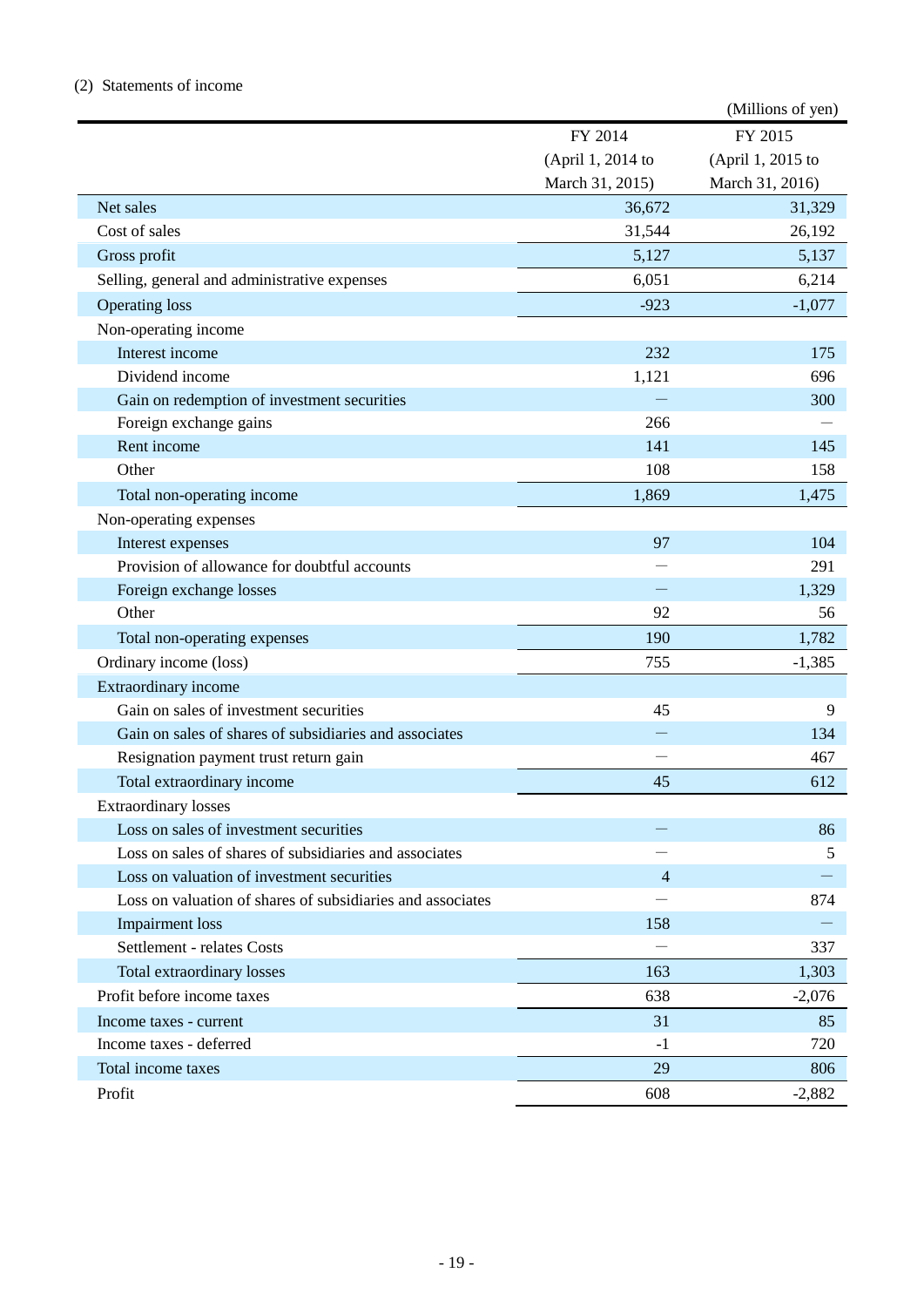# (3) Statements of changes in net assets

# FY 2014 (April 1, 2014 to March 31, 2015)

|                                                                           | Shareholders' equity |                             |                             |                             |                               |                                                                      |                                         |                    |                                            |                               |
|---------------------------------------------------------------------------|----------------------|-----------------------------|-----------------------------|-----------------------------|-------------------------------|----------------------------------------------------------------------|-----------------------------------------|--------------------|--------------------------------------------|-------------------------------|
|                                                                           |                      |                             | Capital surplus             |                             |                               |                                                                      | Retained earnings                       |                    |                                            |                               |
|                                                                           |                      |                             |                             |                             |                               |                                                                      | Other retained earnings                 |                    |                                            |                               |
|                                                                           | Capital<br>stock     | Legal<br>capital<br>surplus | Other<br>capital<br>surplus | Total<br>capital<br>surplus | Legal<br>retained<br>earnings | Reserve for<br>advanced<br>depreciation<br>of non-<br>current assets | Reserve for<br>dividend<br>equalization | General<br>reserve | Retained<br>earnings<br>brought<br>forward | Total<br>retained<br>earnings |
| Balance at beginning of<br>current period                                 | 1,592                | 4,610                       | 3,212                       | 7,822                       | 398                           | 370                                                                  | 1,400                                   | 11,470             | 7,247                                      | 20,886                        |
| Cumulative effects of<br>changes in accounting<br>policies                |                      |                             |                             |                             |                               |                                                                      |                                         |                    | 856                                        | 856                           |
| <b>Restated balance</b>                                                   | 1,592                | 4,610                       | 3,212                       | 7,822                       | 398                           | 370                                                                  | 1,400                                   | 11,470             | 8,104                                      | 21,742                        |
| Changes of items during<br>period                                         |                      |                             |                             |                             |                               |                                                                      |                                         |                    |                                            |                               |
| Reversal of reserve for<br>advanced depreciation<br>of non-current assets |                      |                             |                             |                             |                               | $-0$                                                                 |                                         |                    | $\overline{0}$                             |                               |
| Adjustment to reserve<br>due to change in tax<br>rate                     |                      |                             |                             |                             |                               | 19                                                                   |                                         |                    | $-19$                                      |                               |
| Dividends of surplus                                                      |                      |                             |                             |                             |                               |                                                                      |                                         |                    | $-500$                                     | $-500$                        |
| Net income                                                                |                      |                             |                             |                             |                               |                                                                      |                                         |                    | 608                                        | 608                           |
| Purchase of treasury<br>shares                                            |                      |                             |                             |                             |                               |                                                                      |                                         |                    |                                            |                               |
| Disposal of treasury<br>shares                                            |                      |                             | 5                           | 5                           |                               |                                                                      |                                         |                    |                                            |                               |
| Net changes of items<br>other than shareholders'<br>equity                |                      |                             |                             |                             |                               |                                                                      |                                         |                    |                                            |                               |
| Total changes of items<br>during period                                   |                      |                             | 5                           | 5                           |                               | 18                                                                   |                                         |                    | 89                                         | 108                           |
| Balance at end of current<br>period                                       | 1,592                | 4,610                       | 3,217                       | 7,828                       | 398                           | 389                                                                  | 1,400                                   | 11,470             | 8,193                                      | 21,851                        |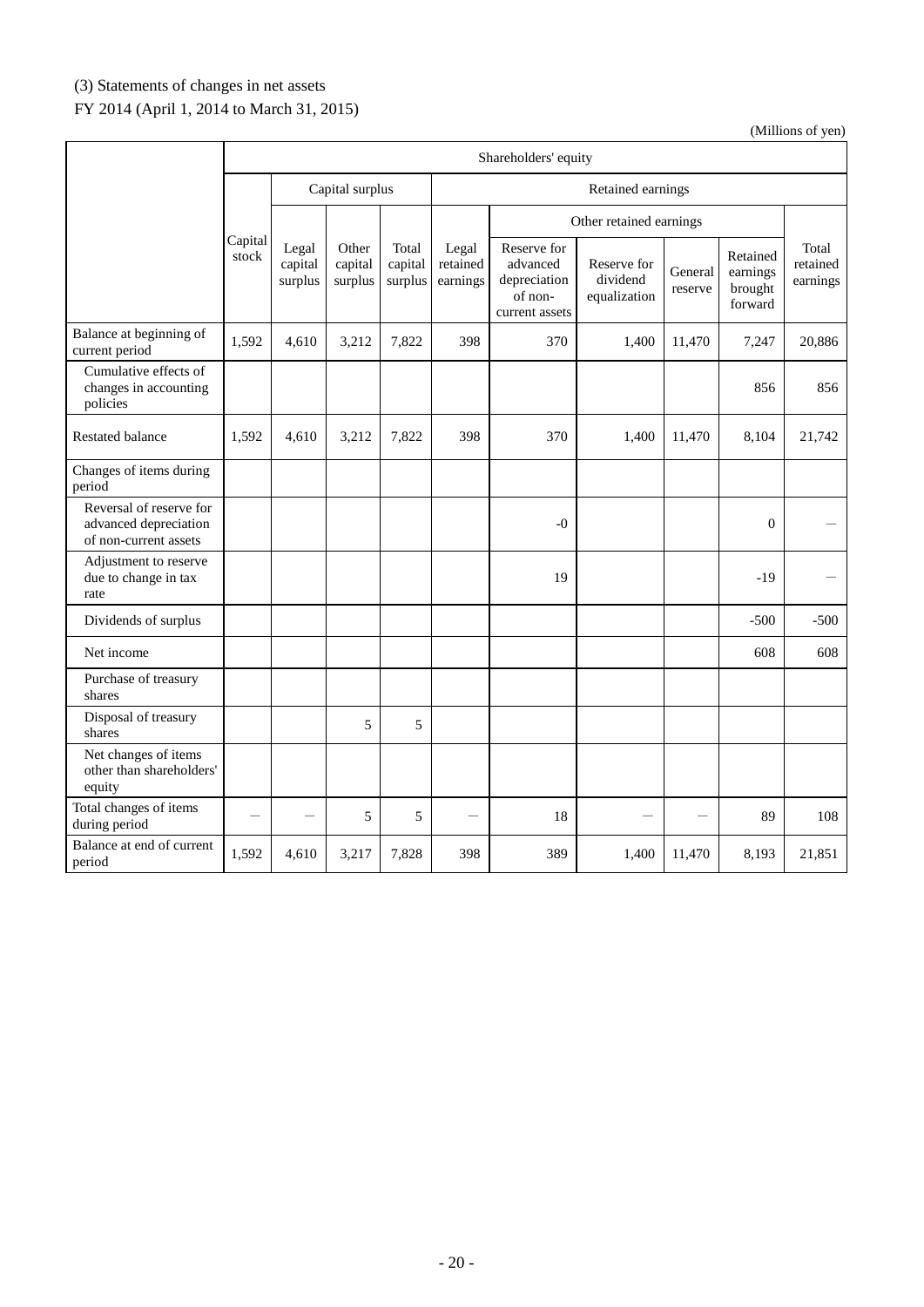|                                                                        |                    |                                  |                                                                       |                                             |                                                      | $(\text{minom } \text{or } \text{gen})$ |                        |
|------------------------------------------------------------------------|--------------------|----------------------------------|-----------------------------------------------------------------------|---------------------------------------------|------------------------------------------------------|-----------------------------------------|------------------------|
|                                                                        |                    | Shareholders' equity             |                                                                       |                                             | Valuation and translation adjustments                |                                         |                        |
|                                                                        | Treasury<br>shares | Total<br>shareholders'<br>equity | Valuation<br>difference<br>on<br>available-<br>for-sale<br>securities | Deferred<br>gains or<br>losses on<br>hedges | Total<br>valuation and<br>translation<br>adjustments | Subscription<br>rights to<br>shares     | Total<br>net<br>assets |
| Balance at beginning of current period                                 | $-962$             | 29,339                           | 1,072                                                                 | $-249$                                      | 823                                                  | 101                                     | 30,264                 |
| Cumulative effects of changes in<br>accounting policies                |                    | 856                              |                                                                       |                                             |                                                      |                                         | 856                    |
| <b>Restated balance</b>                                                | $-962$             | 30,196                           | 1,072                                                                 | $-249$                                      | 823                                                  | 101                                     | 31,121                 |
| Changes of items during period                                         |                    |                                  |                                                                       |                                             |                                                      |                                         |                        |
| Reversal of reserve for advanced<br>depreciation of non-current assets |                    |                                  |                                                                       |                                             |                                                      |                                         |                        |
| Adjustment to reserve due to change in tax<br>rate                     |                    |                                  |                                                                       |                                             |                                                      |                                         |                        |
| Dividends of surplus                                                   |                    | $-500$                           |                                                                       |                                             |                                                      |                                         | $-500$                 |
| Net income                                                             |                    | 608                              |                                                                       |                                             |                                                      |                                         | 608                    |
| Purchase of treasury shares                                            | $-544$             | $-544$                           |                                                                       |                                             |                                                      |                                         | $-544$                 |
| Disposal of treasury shares                                            | 7                  | 13                               |                                                                       |                                             |                                                      |                                         | 13                     |
| Net changes of items other than<br>shareholders' equity                |                    |                                  | 540                                                                   | $-207$                                      | 333                                                  | 8                                       | 341                    |
| Total changes of items during period                                   | $-536$             | $-422$                           | 540                                                                   | $-207$                                      | 333                                                  | 8                                       | $-81$                  |
| Balance at end of current period                                       | $-1,499$           | 29,773                           | 1,613                                                                 | $-456$                                      | 1,156                                                | 109                                     | 31,039                 |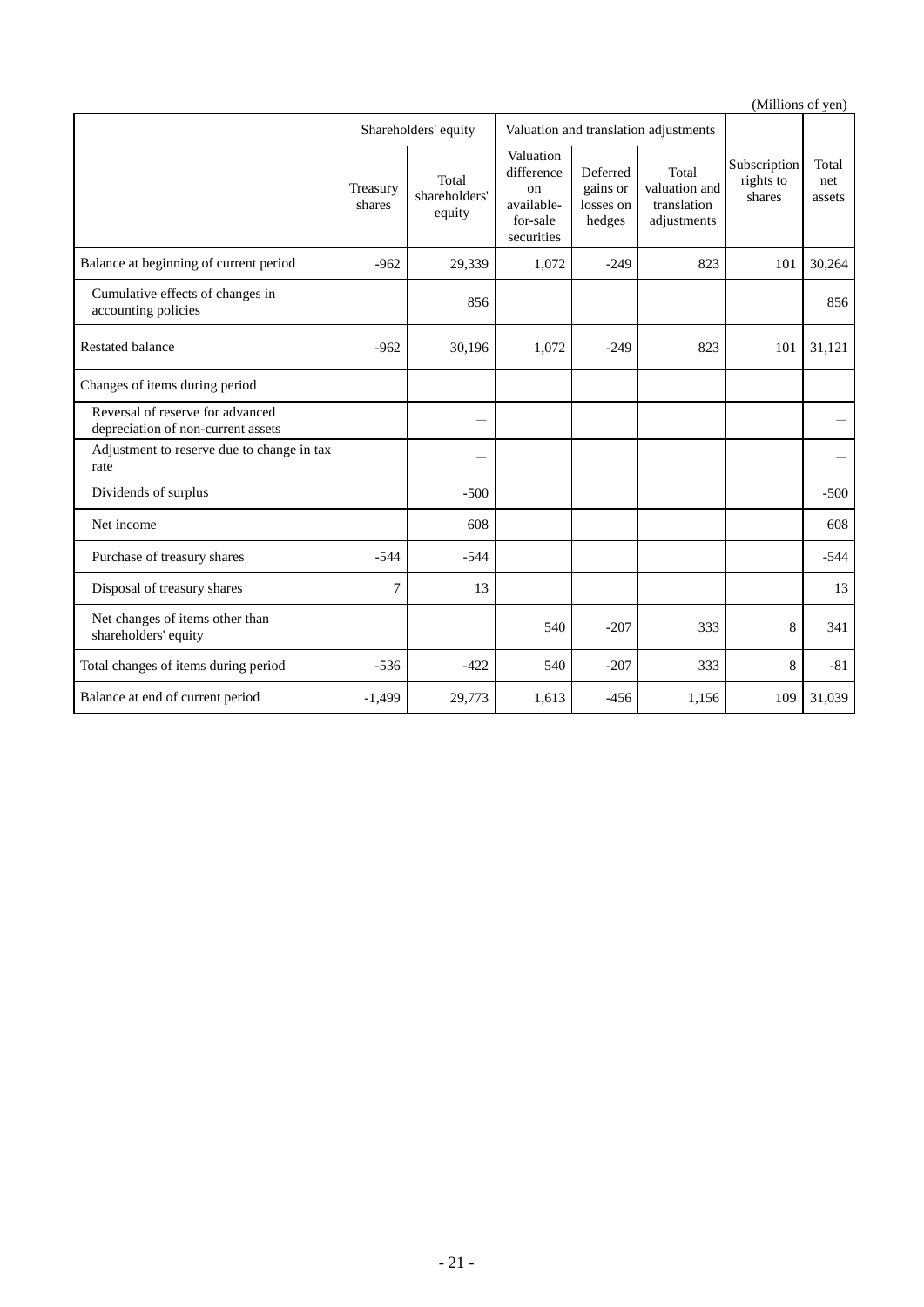|                                                                           | Shareholders' equity |                             |                             |                             |                               |                                                                      |                                         |                    |                                            |                               |
|---------------------------------------------------------------------------|----------------------|-----------------------------|-----------------------------|-----------------------------|-------------------------------|----------------------------------------------------------------------|-----------------------------------------|--------------------|--------------------------------------------|-------------------------------|
|                                                                           |                      |                             | Capital surplus             |                             | Retained earnings             |                                                                      |                                         |                    |                                            |                               |
|                                                                           |                      |                             |                             |                             |                               |                                                                      | Other retained earnings                 |                    |                                            |                               |
|                                                                           | Capital<br>stock     | Legal<br>capital<br>surplus | Other<br>capital<br>surplus | Total<br>capital<br>surplus | Legal<br>retained<br>earnings | Reserve for<br>advanced<br>depreciation<br>of non-<br>current assets | Reserve for<br>dividend<br>equalization | General<br>reserve | Retained<br>earnings<br>brought<br>forward | Total<br>retained<br>earnings |
| Balance at beginning of<br>current period                                 | 1,592                | 4,610                       | 3,217                       | 7,828                       | 398                           | 389                                                                  | 1,400                                   | 11,470             | 8,193                                      | 21,851                        |
| Changes of items during<br>period                                         |                      |                             |                             |                             |                               |                                                                      |                                         |                    |                                            |                               |
| Reversal of reserve for<br>advanced depreciation<br>of non-current assets |                      |                             |                             |                             |                               | $-0$                                                                 |                                         |                    | $\Omega$                                   |                               |
| Adjustment to reserve<br>due to change in tax<br>rate                     |                      |                             |                             |                             |                               | 8                                                                    |                                         |                    | $-8$                                       |                               |
| Dividends of surplus                                                      |                      |                             |                             |                             |                               |                                                                      |                                         |                    | $-495$                                     | $-495$                        |
| Net income                                                                |                      |                             |                             |                             |                               |                                                                      |                                         |                    | $-2,882$                                   | $-2,882$                      |
| Purchase of treasury<br>shares                                            |                      |                             |                             |                             |                               |                                                                      |                                         |                    |                                            |                               |
| Disposal of treasury<br>shares                                            |                      |                             | 10                          | 10                          |                               |                                                                      |                                         |                    |                                            |                               |
| Net changes of items<br>other than shareholders'<br>equity                |                      |                             |                             |                             |                               |                                                                      |                                         |                    |                                            |                               |
| Total changes of items<br>during period                                   |                      |                             | 10                          | 10                          |                               | 7                                                                    |                                         |                    | $-3,385$                                   | $-3,377$                      |
| Balance at end of current<br>period                                       | 1,592                | 4,610                       | 3,228                       | 7,839                       | 398                           | 396                                                                  | 1,400                                   | 11,470             | 4,808                                      | 18,473                        |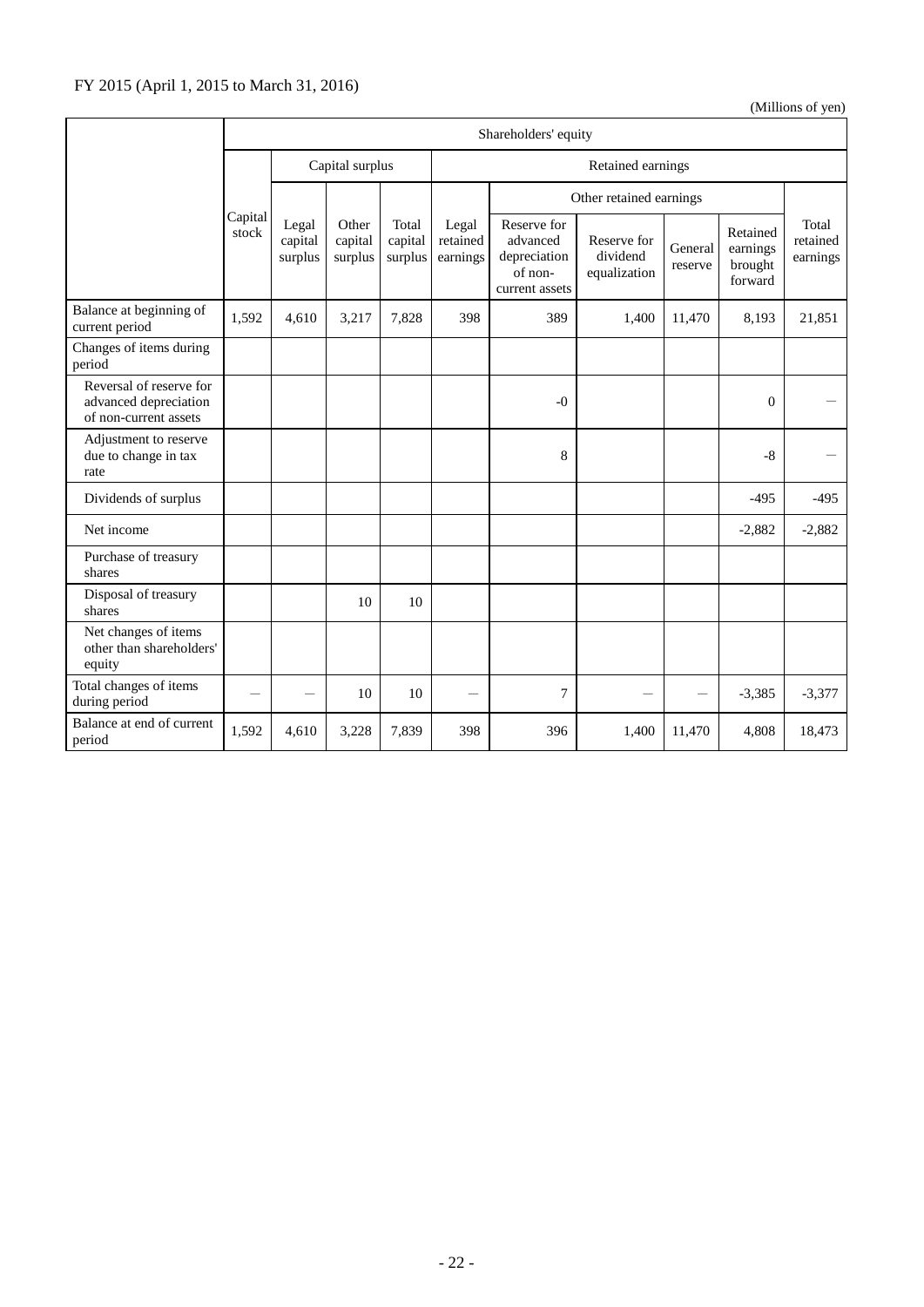|                                                                        |                    |                                  |                                                                       |                                             |                                                      |                                     | $($ whinding of year   |
|------------------------------------------------------------------------|--------------------|----------------------------------|-----------------------------------------------------------------------|---------------------------------------------|------------------------------------------------------|-------------------------------------|------------------------|
|                                                                        |                    | Shareholders' equity             |                                                                       |                                             | Valuation and translation adjustments                |                                     |                        |
|                                                                        | Treasury<br>shares | Total<br>shareholders'<br>equity | Valuation<br>difference<br>on<br>available-<br>for-sale<br>securities | Deferred<br>gains or<br>losses on<br>hedges | Total<br>valuation and<br>translation<br>adjustments | Subscription<br>rights to<br>shares | Total<br>net<br>assets |
| Balance at beginning of current period                                 | $-1,499$           | 29,773                           | 1,613                                                                 | $-456$                                      | 1,156                                                | 109                                 | 31,039                 |
| Changes of items during period                                         |                    |                                  |                                                                       |                                             |                                                      |                                     |                        |
| Reversal of reserve for advanced<br>depreciation of non-current assets |                    | --                               |                                                                       |                                             |                                                      |                                     |                        |
| Adjustment to reserve due to change in tax<br>rate                     |                    |                                  |                                                                       |                                             |                                                      |                                     |                        |
| Dividends of surplus                                                   |                    | $-495$                           |                                                                       |                                             |                                                      |                                     | $-495$                 |
| Net income                                                             |                    | $-2,882$                         |                                                                       |                                             |                                                      |                                     | $-2,882$               |
| Purchase of treasury shares                                            | $-191$             | $-191$                           |                                                                       |                                             |                                                      |                                     | $-191$                 |
| Disposal of treasury shares                                            | 19                 | 30                               |                                                                       |                                             |                                                      |                                     | 30                     |
| Net changes of items other than<br>shareholders' equity                |                    |                                  | $-813$                                                                | 698                                         | $-115$                                               | $-10$                               | $-125$                 |
| Total changes of items during period                                   | $-172$             | $-3,539$                         | $-813$                                                                | 698                                         | $-115$                                               | $-10$                               | $-3,664$               |
| Balance at end of current period                                       | $-1,671$           | 26,234                           | 799                                                                   | 241                                         | 1,041                                                | 99                                  | 27,375                 |